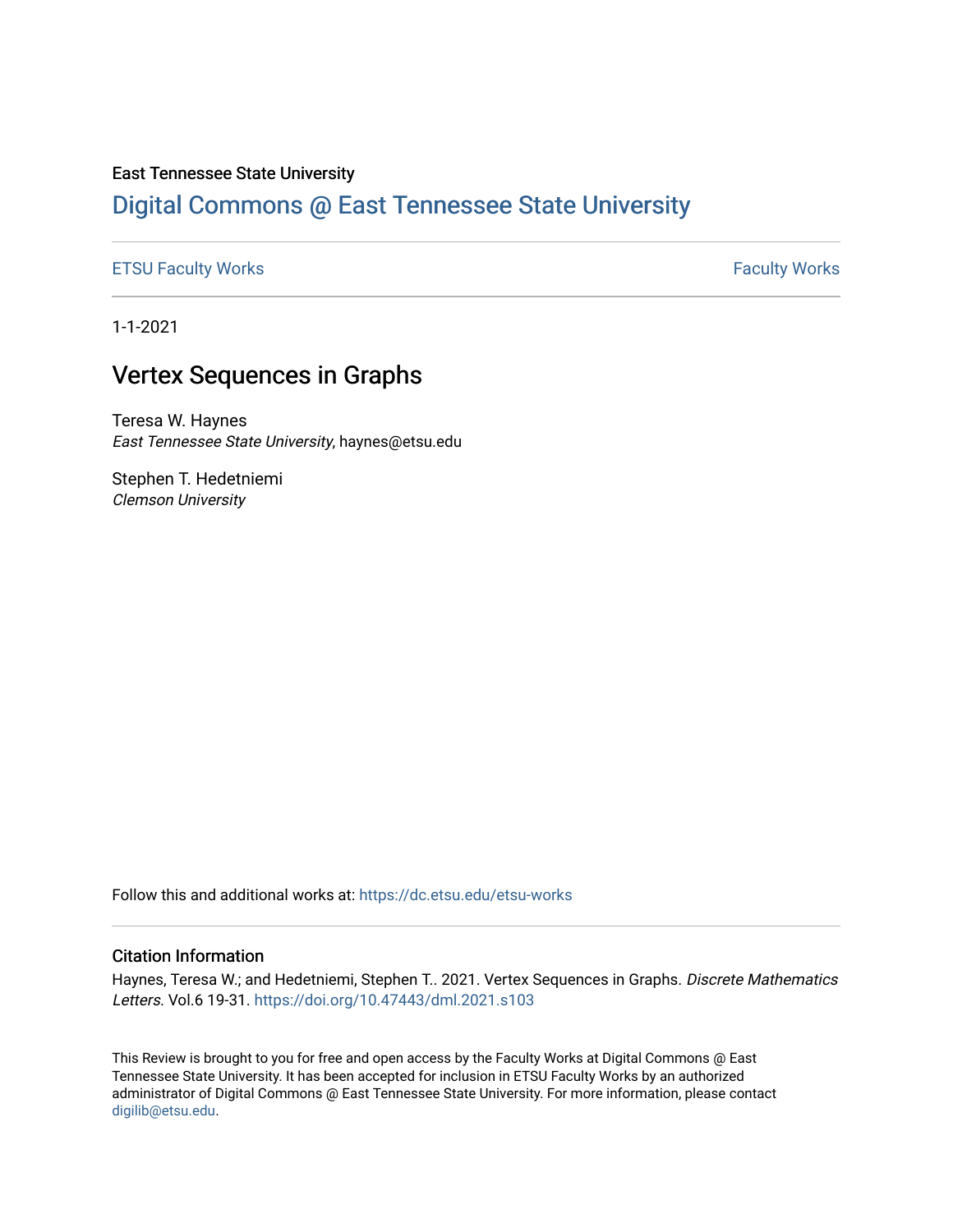# Vertex Sequences in Graphs

## Copyright Statement

c 2021 the authors. This is an open access article under the CC BY (International 4.0) license (www.creativecommons.org/licenses/by/4.0/).

# Creative Commons License



This work is licensed under a [Creative Commons Attribution 4.0 International License.](https://creativecommons.org/licenses/by/4.0/)

This review is available at Digital Commons @ East Tennessee State University: <https://dc.etsu.edu/etsu-works/9852>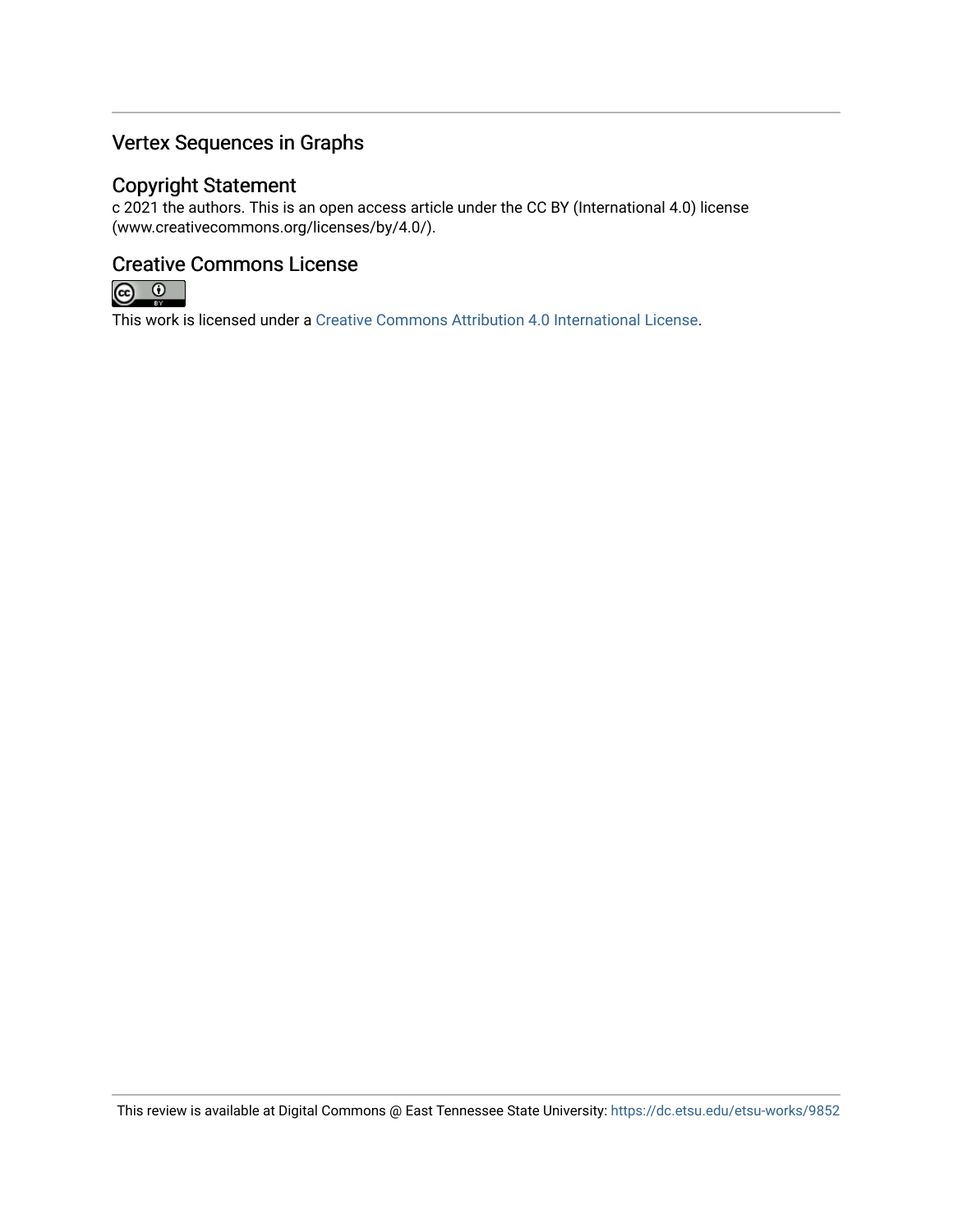## *Review Article* **Vertex sequences in graphs**[∗](#page-2-0)

Teresa W. Haynes $^{1,2,\dagger},$  Stephen T. Hedetniemi $^3$ 

<sup>1</sup>*Department of Mathematics and Statistics, East Tennessee State University, Johnson, TN 37614–0002, USA* <sup>2</sup>*Department of Mathematics and Applied Mathematics, University of Johannesburg, Auckland Park 2006, South Africa* <sup>3</sup>*School of Computing, Clemson University, Clemson, SC 29634, USA*

(Received: 22 May 2020. Accepted: 25 June 2020. Published online: 11 March 2021.)

 $\degree$  2021 the authors. This is an open access article under the CC BY (International 4.0) license (<www.creativecommons.org/licenses/by/4.0/>).

#### **Abstract**

We consider a variety of types of vertex sequences, which are defined in terms of a requirement that the next vertex in the sequence must meet. For example, let  $S = (v_1, v_2, \ldots, v_k)$  be a sequence of distinct vertices in a graph G such that every vertex  $v_i$  in S dominates at least one vertex in V that is not dominated by any of the vertices preceding it in the sequence S. Such a sequence of maximal length is called a *dominating sequence* since the set  $\{v_1, v_2, \ldots, v_k\}$  must be a dominating set of G. In this paper we survey the literature on dominating and other related sequences, and propose for future study several new types of vertex sequences, which suggest the beginning of a theory of vertex sequences in graphs.

**Keywords:** domination; total domination; connected domination; dominating sequences; vertex sequences; vertex cover; zero forcing number; irredundance; grid graphs.

**2020 Mathematics Subject Classification:** 05C69.

## **1. Introduction**

We present a variety of types of vertex sequences, which are defined in terms of a requirement that the next vertex in the sequence must meet. In particular, we consider requirements that have to do with domination and related graph parameters. In Section [2,](#page-3-0) we give a description of four types of "dominating" sequences that have been defined in the literature. Then we focus on two of these sequences, namely dominating sequences and total dominating sequences. We give a brief overview as well as a few new observations concerning dominating sequences in Section [3](#page-5-0) and a survey of known results on total dominating sequences in Section [4.](#page-7-0) In Section [5,](#page-9-0) we propose several new types of vertex sequences for future study.

We first give some terminology.

Let  $G = (V, E)$  be a graph of *order* |V| and *size* |E|. Let  $S = (v_1, v_2, \dots, v_k)$  be an *ordered sequence* of distinct vertices, and let  $\widehat{S} = \{v_1, v_2, \ldots, v_k\}$  be the corresponding *set* of vertices. For ease of discussion, we let  $\widehat{S}_j$  be the set of vertices in the first j positions in S, that is,  $S_j = \{v_i | 1 \le i \le j\}.$ 

The *open neighborhood* of a vertex  $v \in V$  is the set  $N(v) = \{u \mid uv \in E\}$ , the vertices of which are called *neighbors* of v. The *closed neighborhood* of vertex v is the set  $N[v] = N(v) \cup \{v\}$ . The *degree*  $d(v)$  of v is the number of neighbors of v, that is,  $d(v) = |N(v)|$ . The *minimum degree* among the vertices of G is denoted by  $\delta(G)$ , while the *maximum degree* is denoted by  $\Delta(G)$ . The *open neighborhood* of a set S is the set  $N(S) = \bigcup_{v\in S} N(v)$ , and its *closed neighborhood* is the set  $N[S] = N(S) \cup S$ .

The S-private neighborhood of a vertex  $v \in S$  is the set  $pn[v, S] = N[v] \setminus (N[S \setminus \{v\}])$ ; vertices in this set are called *private neighbors* of v (with respect to S).

A set S of vertices is an *independent set* if no two vertices in S are adjacent. The *vertex independence number* α(G) is the maximum cardinality of an independent set in G.

A set S is a *dominating set* if every vertex in  $V \setminus S = \overline{S}$  has a neighbor in S, that is,  $N[S] = V$ . A set S is a *total dominating set* if every vertex in V has a neighbor in S, that is,  $N(S) = V$ . A (total) dominating set S of G is *minimal* if no proper subset of S is a (total) dominating set of G. The *domination number*  $\gamma(G)$  is the minimum cardinality of a dominating set in G; while the *upper domination number* Γ(G) is the maximum cardinality of a minimal dominating set.



<span id="page-2-0"></span><sup>∗</sup>This paper is dedicated to the memory of Professor Frank Harary, on the occasion of what would have been his 100th birthday. To those of us who knew and worked with him, with more than 650 publications and nearly 300 coauthors, Frank was one of the founding fathers and a true world ambassador of graph theory.

<span id="page-2-1"></span><sup>†</sup>Corresponding author [\(haynes@etsu.edu\)](mailto:haynes@etsu.edu).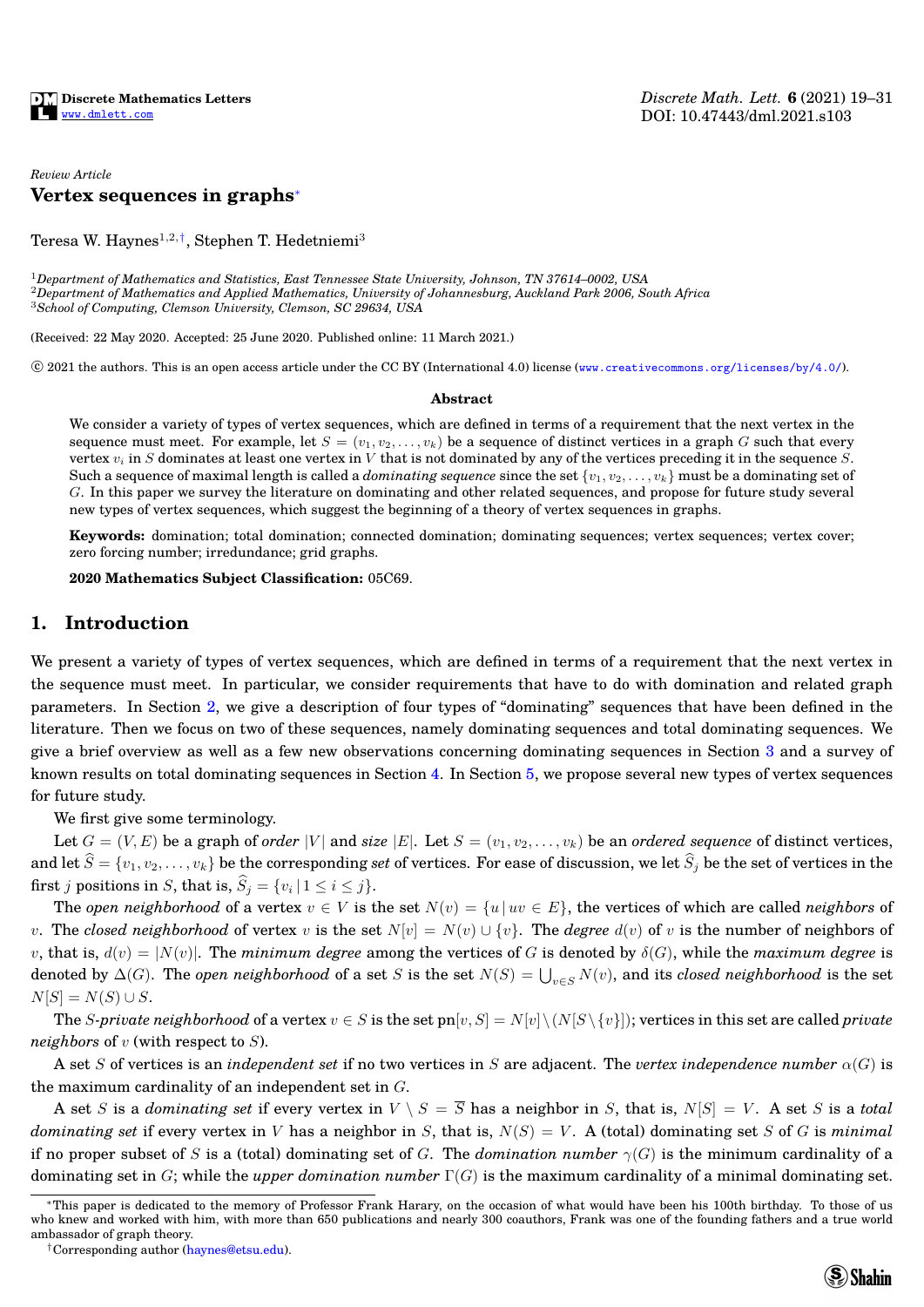The *total domination number*  $\gamma_t(G)$  and the *upper total domination number*  $\Gamma_t(G)$  are defined similarly. Let  $G[S]$  denote the subgraph induced in G by the set  $S \subseteq V$ .

<span id="page-3-0"></span>A *clique* of a graph G is a maximal complete subgraph of G, and a k*-clique* is a clique with k vertices.

## **2. Neighborhood vertex (dominating) sequences**

In this section we consider sequences based on the open and closed neighborhoods of vertices. There are basically four types of such sequences: (i) closed neighborhood, (ii) open neighborhood, (iii) closed-open neighborhood and (iv) open-closed neighborhood.

## **2.1. Closed neighborhood**

A sequence  $S = (v_1, v_2, \ldots, v_k)$  of distinct vertices is a *closed neighborhood sequence* if for all i with  $2 \le i \le k$ ,

$$
N[v_i] \nsubseteq \bigcup_{j=1}^{i-1} N[v_j].
$$

A vertex v<sup>i</sup> *dominates* itself and all of its neighbors, that is, v<sup>i</sup> dominates all of the vertices in its closed neighborhood  $N[v_i].$  In this type of sequence, a vertex  $v_i$  dominates at least one vertex  $x$  not dominated by any vertex preceding it in the sequence, that is, for  $i \in \{2, 3, \ldots k\},\$ 

$$
N[v_i] \setminus N[\widehat{S}_{i-1}] \neq \emptyset.
$$

Note that the vertex  $v_i$  itself could be this vertex x. We could also say that every vertex  $v_i$  must dominate at least one  $previously\ undominated\ vertex.$  In other words,  $\text{pn}[v_i, S_i] \neq \emptyset$ .

If S is a closed neighborhood sequence of maximal length in G, then  $\hat{S}$  must be a dominating set of G. Therefore, S is called a *dominating sequence* of G. The maximum length of a dominating sequence S of a graph  $G$ ,  $|\hat{S}|$ , is the *Grundy domination number* of G, denoted by  $\gamma_{gr}(G)$ . A dominating sequence of length  $\gamma_{gr}(G)$  is called a *Grundy dominating sequence* or just a  $\gamma_{qr}$ -sequence of G.

Grundy dominating sequences were introduced in 2014 by Brešar, Gologranc, Milanič, Rall, and Rizzi [[11\]](#page-14-0), where they noted the following.

**Proposition 2.1** (Bresar et al. [[11\]](#page-14-0)). *For any graph G, the minimum length of a maximal dominating sequence equals the domination number*  $\gamma(G)$ *.* 

Brešar et al. attribute their idea for studying these sequences to the domination game introduced by Brešar, Klavžar, and Rall in [\[13\]](#page-14-1). In this game two players, Dominator and Staller, alternately choose vertices so that each chosen vertex enlarges the set of vertices of  $G$  dominated to that point in the game. While the aims of these players are opposing (Dominator wants to minimize the number of moves in the game, while Staller wants to maximize the number of moves), the outcome of the game is a sequence of vertices with the property that each chosen vertex dominates at least one previously undominated vertex. The game ends when no move can be made, that is, when the sequence of vertices created by the moves is a dominating sequence of  $G$ . We note that the best possible outcome for Dominator is a dominating sequence of length  $\gamma(G)$ , and the best possible outcome for Staller is a dominating sequence of length  $\gamma_{gr}(G)$ , that is, a Grundy dominating sequence. Of course, dominating sequences created by the domination game can have lengths between these two extremes. We give a brief overview of selected results and few new results on the Grundy domination number in Section [3.](#page-5-0)

#### **2.2. Open neighborhood**

A sequence  $S = (v_1, v_2, \ldots, v_k)$  of distinct vertices is an *open neighborhood sequence* if for all i with  $2 \le i \le k$ ,

$$
N(v_i) \nsubseteq \bigcup_{j=1}^{i-1} N(v_j).
$$

A vertex v *total (open) dominates* its neighbors, that is, v total dominates all of the vertices in its open neighborhood  $N(v)$ , but does not total dominate itself. Thus, for any graph G without isolated vertices, a sequence  $S = (v_1, v_2, \ldots, v_k)$  is an *open neighborhood sequence* if for every vertex  $v_i$  where  $i \in \{2, 3, \ldots, k\}$ ,

$$
N(v_i) \setminus N(S_{i-1}) \neq \emptyset.
$$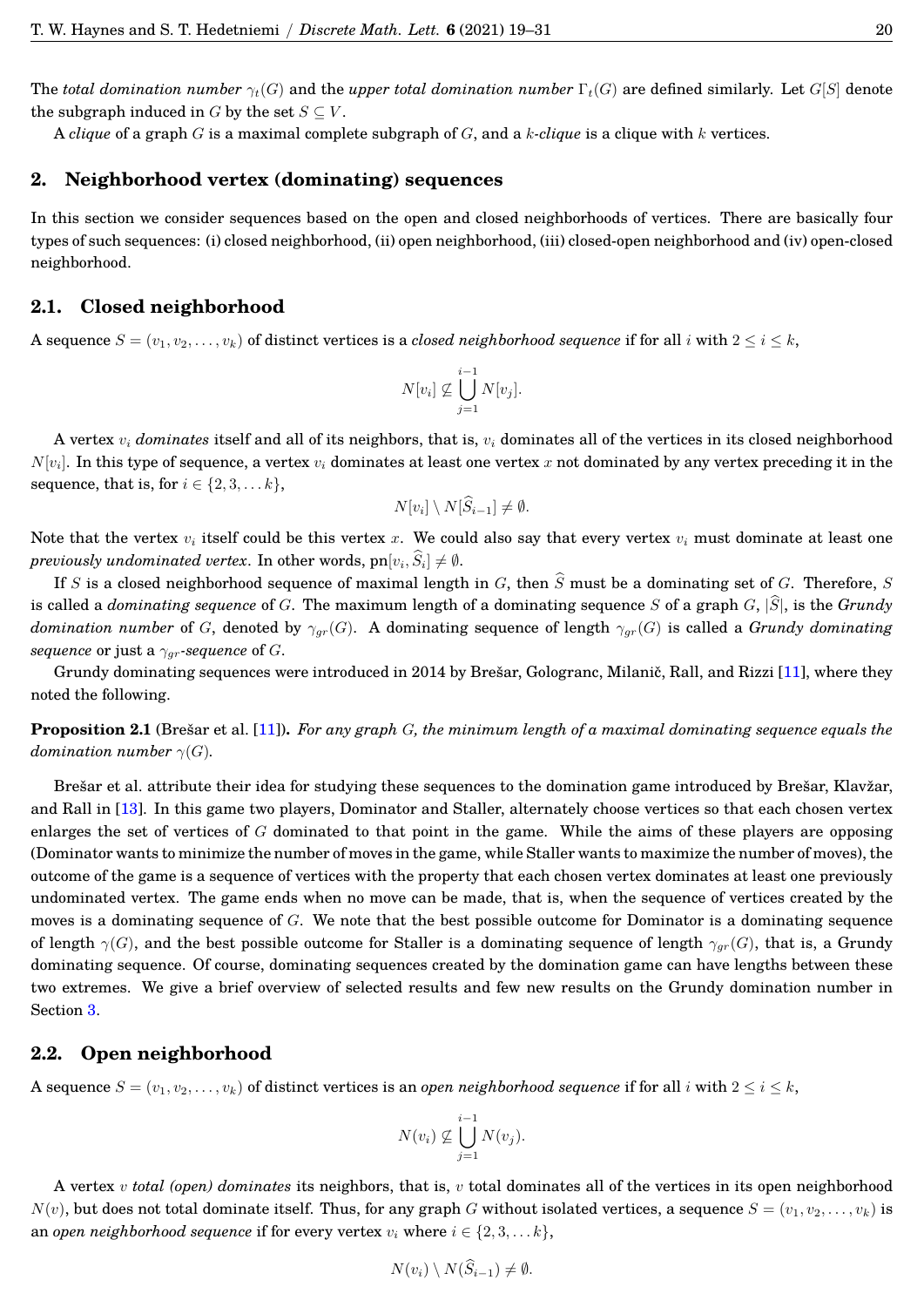Hence, every vertex  $v_i$  in the sequence total dominates at least one vertex that is not total dominated by any vertex preceding it in the sequence. In other words,  $v_i$  is adjacent to at least one vertex that has no neighbor in  $\hat{S}_{i-1}$ .

If  $\widehat{S}$  is a total dominating set of G, then S is called a *total dominating sequence*. The maximum length of a total dominating sequence of  $G$  is the  $Grundy$  *total domination number* of  $G$ , denoted by  $\gamma^t_{gr}(G)$ . A total dominating sequence of  $G$  of length  $\gamma^t_{gr}(G)$  is called a  $Grundy$  *total dominating sequence*, or a  $\gamma^t_{gr}$ -sequence of  $G.$ 

Total dominating sequences were introduced in 2016 by Brešar, Henning, and Rall [[12\]](#page-14-2), who noted that the minimum length of a total dominating sequence of a graph G equals the total domination number  $\gamma_t(G)$ . As is the case with dominating sequences, total dominating sequences are associated with the total domination game introduced in 2015 by Henning, Klavzar, and Rall [\[25\]](#page-14-3). We give a brief overview of the known results on Grundy total dominating sequences in Section [4.](#page-7-0)

## **2.3. Closed-open neighborhood**

A sequence  $S = (v_1, v_2, \ldots, v_k)$  of distinct vertices is a *closed-open neighborhood sequence* if for all i with  $2 \leq i \leq k$ ,

$$
N[v_i] \nsubseteq \bigcup_{j=1}^{i-1} N(v_j).
$$

Thus, a sequence  $S=(v_1,v_2,\ldots,v_k)$  in a graph  $G$  is called an  $closed$ -open neighborhood sequence if for every vertex  $v_i$ , for  $i \in \{2, 3, \ldots k\},\$ 

$$
N[v_i] \setminus N(\widehat{S}_{i-1}) \neq \emptyset.
$$

In other words, some vertex in  $N[v_i]$  has no neighbor in  $N(S_{i-1})$ . If  $S$  is a dominating set, then  $S$  is a *closed-open dominating sequence*.

A closed-open dominating sequence is called an L*-sequence* in reference to the close relationship these sequences have to a type of zero forcing number (zero forcing will be defined in Section [2.5\)](#page-4-0). The length of a longest L-sequence is called the *L-Grundy domination number* of  $G$ , and is denoted by  $\gamma^L_{gr}(G)$ . This type sequence was introduced in 2017 by Brešar, Butjtás, Gologranc, Klavžar, Košmrlj, Patkós, Tuza, and Vizer [[9\]](#page-14-4).

## **2.4. Open-closed neighborhood**

A sequence  $S = (v_1, v_2, \ldots, v_k)$  of distinct vertices is a *open-closed neighborhood sequence* if for all i with  $2 \leq i \leq k$ ,

$$
N(v_i) \nsubseteq \bigcup_{j=1}^{i-1} N[v_j].
$$

Thus, a sequence  $S=(v_1,v_2,\ldots,v_k)$  in a graph  $G$  is called an  $open{\text{-}closed\space\,}$   $neighborhood\space sequence$  if for every vertex  $v_i$ , for  $i \in \{2, 3, \ldots k\},\$ 

$$
N(v_i)\setminus N[\widehat{S}_{i-1}]\neq\emptyset.
$$

In other words,  $v_i$  is adjacent to at least one vertex that is not in  $N[\hat{S}_{i-1}]$ . Again, if  $\hat{S}$  is a dominating set, then S is a *open-closed dominating sequence*.

An open-closed dominating sequence is called a Z*-sequence*, in reference to the close relationship these sequences have to the zero forcing number, as we shall see in Section [2.5.](#page-4-0) The length of a longest Z-sequence is called the Z*-Grundy*  $domination\ number$  of  $G,$  and is denoted by  $\gamma^Z_{gr}(G).$  This version was also introduced by Brešar et al. [[9\]](#page-14-4) in 2017.

### <span id="page-4-0"></span>**2.5. Relationship with zero forcing numbers**

We conclude this section with a brief discussion of zero forcing numbers and their relationship to dominating sequences.

Let the vertices of a graph  $G$  be colored white and blue, where W denotes the set of vertices colored white, and  $B$  denotes the set of vertices colored blue. If a given blue vertex v has exactly one white neighbor w, then by the *Color Changing Rule*, the color of w is changed to blue. A *zero forcing set* of G is a subset B of vertices such that if initially vertices in B are colored blue and the remaining vertices in  $\overline{B}$  are colored white, then by repeated applications of the Color Changing Rule all the vertices in V are colored blue. The *zero forcing number* Z(G) of a graph G equals the minimum cardinality of a zero forcing set in  $G$ .

Bresar et al. established the following relationship between the  $Z$ -Grundy domination number and the zero forcing number.

<span id="page-4-1"></span>**Theorem 2.1** (Brešar et al. [[9\]](#page-14-4)). *If G is a graph of order n without isolated vertices, then*  $\gamma_{gr}^Z(G) + Z(G) = n$ .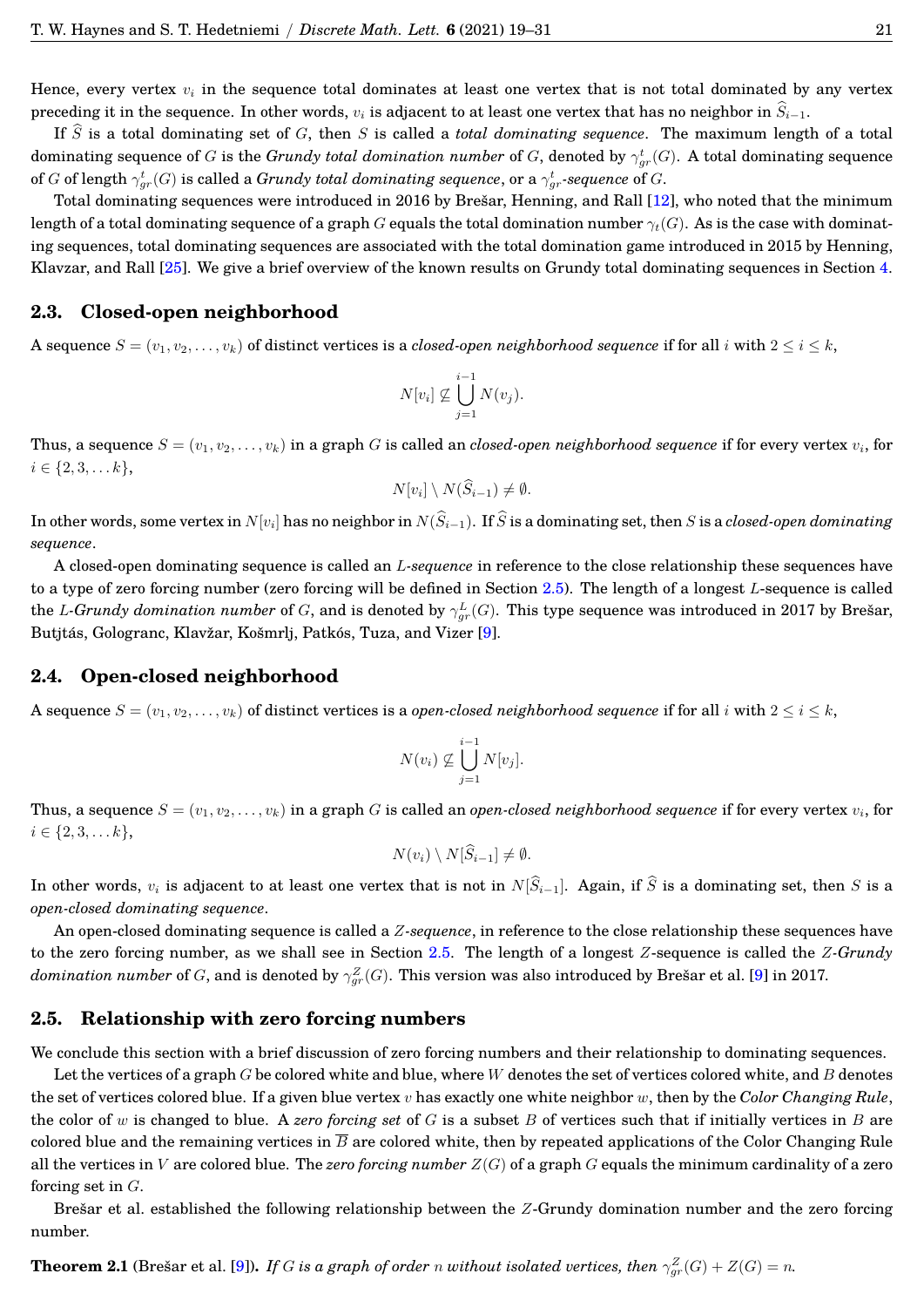**Proof Sketch.** We outline the proof of Theorem [2.1](#page-4-1) given in [\[9\]](#page-14-4). Without loss of generality, we can assume that G is connected and of order  $n$ . Let  $B$  be a minimum zero forcing set, that is, the set of vertices initially colored blue, and let  $k = n - |B| = n - Z(G)$ . Let the following two sequences appear in the color changing rule, in which all vertices become blue:  $b_1, b_2, \ldots, b_k$  and  $w_1, w_2, \ldots, w_k$ , where  $b_i$  is the blue vertex selected at the *i*th step of the color changing process, and  $w_i$  is the unique white neighbor of  $b_i.$  They show that the sequence  $(w_k,w_{k-1},\ldots,w_1)$  is a  $Z$ -sequence of  $G,$  which implies that  $\gamma_{gr}^Z(G) \geq k = n - Z(G)$ .

Conversely, let  $S = (u_1, u_2, \dots, u_k)$  be a maximum Z-sequence for G. They show that  $X = V \setminus \widehat{S}$  is a zero forcing set. It lows then that  $Z(G) \le |X| = n - k = n - \gamma_Z^Z(G)$ , and so  $\gamma_Z^Z(G) + Z(G) = n$ . follows then that  $Z(G) \le |X| = n - k = n - \gamma_{gr}^Z(G)$ , and so  $\gamma_{gr}^Z(G) + Z(G) = n$ .

In 2019 Lin [\[27\]](#page-14-5) showed that not only the Z-Grundy domination number but each of the four types of Grundy domination parameters mentioned in this section has a similar relationship with a zero-forcing type of parameter.

To this result we can add the following.

A vertex v in a set  $S \subseteq V$  is called *open irredundant* if  $N(v) \setminus N[S \setminus \{v\}] \neq \emptyset$ . The *upper open irredundance number*  $OIR(G)$  equals the maximum cardinality of an open irredundant set S in G. Thus, if a set  $\{v_1, v_2, \ldots, v_k\}$  is a maximum cardinality open irredundant set, then the sequence  $(v_1, v_2, \ldots, v_k)$  is automatically an open-closed neighborhood sequence, and the following result is apparent.

**Proposition 2.2.** For any graph  $G$ ,  $OIR(G) \leq \gamma_{gr}^{Z}(G)$ .

## <span id="page-5-0"></span>**3. Grundy domination number**

Brešar et al. [[11\]](#page-14-0) showed that the decision problem corresponding to the Grundy domination number is NP-complete, even for chordal graphs, while  $\gamma_{gr}(G)$  can be computed in polynomial time for trees, cographs and split graphs. They determined several bounds on the Grundy domination number. In this section we begin with bounds on the Grundy domination number and then turn our attention to the Grundy domination number of product graphs.

## **3.1. Bounds on**  $\gamma_{ar}(G)$

In the paper introducing Grundy dominating sequences, Bresar et al. [[11\]](#page-14-0) observed the following.

<span id="page-5-2"></span>**Proposition 3.1** (Bresar et al. [[11\]](#page-14-0)). *For a graph* G of order n and minimum degree  $\delta(G)$ ,  $\gamma_{ar}(G) \leq n - \delta(G)$ .

*Proof.* Let  $S = (v_1, v_2, \ldots, v_k)$  be a  $\gamma_{gr}$ -sequence of G. Let  $u \in N[v_k]$  be a vertex that is not dominated by  $\widehat{S}_{k-1}$ , that is,  $N[u] \cap \widehat{S}_{k-1} = \emptyset$ . Therefore,  $|\widehat{S}_{k-1}| = k-1 \le |V| - |N[u]| = n - (d(u) + 1)$ . Thus,  $\gamma_{gr}($  $N[u] \cap \widehat{S}_{k-1} = \emptyset$ . Therefore,  $|\widehat{S}_{k-1}| = k - 1 \leq |V| - |N[u]| = n - (d(u) + 1)$ . Thus,  $\gamma_{ar}(G) = k \leq n - \delta(G)$ .

A vertex v in a set  $S \subseteq V$  is called *irredundant (with respect to S)* if  $N[v] \setminus N[S \setminus \{v\}] \neq \emptyset$ , that is, pn[v, S]  $\neq \emptyset$ . The *upper irredundance number*  $IR(G)$  equals the maximum cardinality of an irredundant set S in G. Thus, if a set  $\{v_1, v_2, \ldots, v_k\}$  is a maximum cardinality irredundant set, then the sequence  $(v_1, v_2, \ldots, v_k)$  is automatically a closed neighborhood sequence, and the following result is apparent.

<span id="page-5-1"></span>**Proposition 3.2.** *For any graph G*,  $IR(G) \leq \gamma_{gr}(G)$ *.* 

It is important to note that the value of  $\gamma_{qr}(G)$  can be arbitrarily larger than  $IR(G)$ , since for the path  $P_n$ ,  $IR(P_n)$  $\lceil n/2 \rceil < \gamma_{ar}(P_n) = n - 1.$ 

<span id="page-5-3"></span>**Proposition 3.3.** *For any graph* G, diam(G)  $\lt \gamma_{gr}(G)$ *.* 

*Proof.* Let  $v_1, v_2, \ldots, v_k, v_{k+1}$  be a shortest path between vertices  $v_1$  and  $v_{k+1}$  in G, where  $k = \text{diam}(G)$ . It follows that  $(v_1, v_2, \ldots, v_k)$  is a closed neighborhood sequence. Therefore,  $k = \text{diam}(G) \leq \gamma_{\text{cr}}(G)$ . П

Note that  $IR(G)$  and  $\text{diam}(G)$  are not comparable, as can be seen by considering the *star*  $G = K_{1,n-1}$ , for which  $\text{diam}(G)$  $2 < IR(G) = n - 1$ , and the path  $P_n$ , for which  $IR(P_n) = \lfloor n/2 \rfloor < \text{diam}(P_n) = n - 1$ .

Bresar et al. [[11\]](#page-14-0) showed that every graph G has a maximal dominating sequence of length k, for every  $k$ ,  $\gamma(G) \leq k \leq$  $\gamma_{gr}(G)$ . They also characterized the graphs G for which  $\gamma(G) = \gamma_{gr}(G) = k$ , for  $k \leq 3$ .

An *edge-clique cover* of G is a set  $C = \{C_1, C_2, \ldots, C_k\}$  of cliques of G such that every edge  $uv \in E$  is contained in a clique of C. The *edge-clique cover number*  $\theta_e(G)$  equals the smallest integer k such that G has an edge-clique cover of order k.

**Proposition 3.4** (Brešar et al. [[8\]](#page-14-6)). *For any isolate-free graph* G,  $\gamma_{ar}(G) \leq \theta_e(G)$ *.*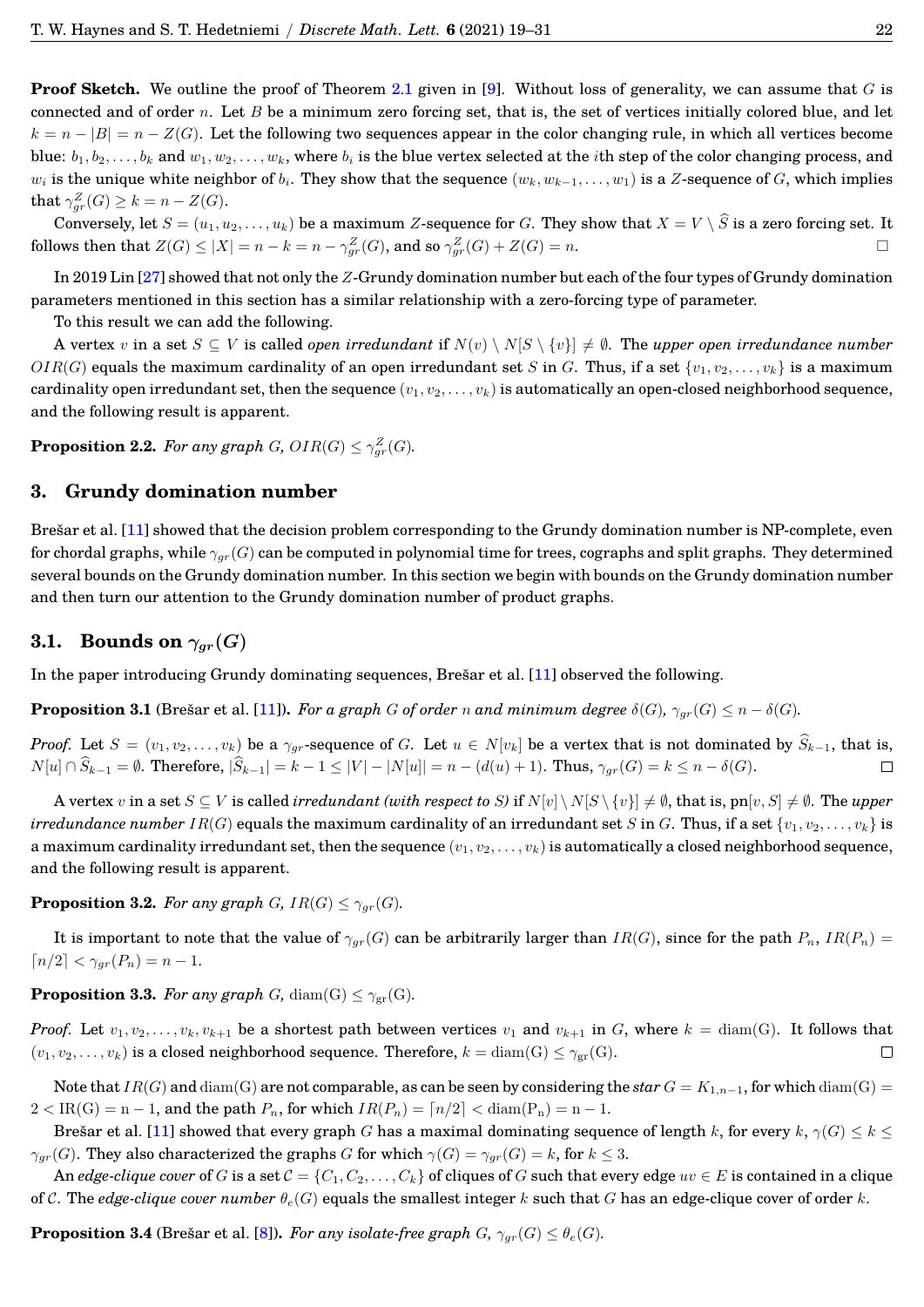*Proof.* Let  $C = \{C_1, C_2, \ldots, C_r\}$  be a minimum order, edge-clique cover of an isolate-free graph G, that is,  $r = \theta_e(G)$ , and let  $S = (v_1, v_2, \dots, v_k)$  be a  $\gamma_{qr}$ -sequence of G. We claim that for every vertex  $v_i$  in S, there exists a new clique  $C_j \in \mathcal{C}$ , which is not dominated by  $S_{i-1}$ , but is dominated by  $S_i$ . Let  $x$  be a private neighbor of  $v_i$  with respect to  $S_{i-1}$ , where possibly  $x = v_i$ . If  $x\neq v_i,$  consider the edge  $e=v_ix,$  and if  $x=v_i,$  consider the edge  $e=v_iy,$  where  $y$  is any neighbor of  $v_i$  (such a neighbor must exist since G is isolate-free). In either case the edge e lies in a clique, say  $C_i$ , that is not yet completely dominated, since either  $v_i$  or x, or both, are not dominated by  $\widehat{S}_{i-1}$ . It follows that after vertex  $v_i$  is selected, every vertex of clique  $C_i$ is dominated. Therefore, C must contain at least  $k = \gamma_{gr}(G)$  cliques.  $\Box$ 

Next we define a new vertex sequence that yields an upper bound on the Grundy domination number.

Given a vertex set  $S \subseteq V$  in a graph G, a vertex  $v \in S$  is called an *enclave* if  $N[v] \subseteq S$ , which is to say that vertex v has no neighbors in  $\overline{S}$ . A set S is called *enclaveless* if it contains no enclaves. A sequence  $S = (v_1, v_2, \ldots, v_k)$  is called an *enclaveless sequence* if for every vertex  $v_i$ , where  $i \in \{2,3,\ldots,k\}$ ,  $v_i$  is not an enclave in the set  $S_i$ . Let the length of a longest enclaveless sequence be called the *enclaveless sequence number*, denoted by  $\gamma_{en}(G)$ . Our next result shows that the enclaveless sequence number is an upper bound on the Grundy domination number.

### <span id="page-6-0"></span>**Proposition 3.5.** *For any connected graph*  $G$ *,*  $\gamma_{gr}(G) \leq \gamma_{en}(G)$ *.*

*Proof.* Let  $S = (v_1, v_2, \ldots, v_k)$  be a  $\gamma_{gr}$ -sequence of G, that is,  $k = \gamma_{gr}(G)$ . By definition, every vertex  $v_i \in \widehat{S}$  has a vertex x in its closed neighborhood  $N[v_i]$  that is not dominated by any vertex in  $S_{i-1}.$  If  $x = v_i,$  then  $v_i$  is not adjacent to any vertex in  $S_{i-1}$ . And since  $G$  is connected,  $v_i$  must have a neighbor  $V \setminus S_{i-1}$ . It follows, therefore, that  $v_i$  is not an enclave in  $S_i$ . If  $x\neq v_i$ , then  $x\notin S_{i-1}$ , and so  $v_i$  is not an enclave in  $S_i$ . Therefore,  $S$  is an enclaveless sequence, and so  $\gamma_{gr}(G)\leq \gamma_{en}(G)$ .

It is worth noting that the inequality in Proposition [3.5](#page-6-0) is strict for nontrivial complete graphs  $K_n$ , since  $\gamma_{ar}(K_n) = 1$  $\gamma_{en}(K_n) = n-1.$ 

Since being developed by Cockayne, Hedetniemi, and Miller [\[21\]](#page-14-7) in 1978, the domination chain, relating domination, independence and irredundance numbers, has been the focus of several hundred research papers. The upper portion of the chain states, for any graph G, that  $\alpha(G) \leq \Gamma(G) \leq IR(G)$ . As we observed in Proposition [3.2,](#page-5-1) for any graph G,  $IR(G) \leq \gamma_{gr}(G)$ . Thus, we have the following corollary to Proposition [3.5,](#page-6-0) which extends the domination chain.

**Corollary 3.1.** *For any connected graph* G*,*

$$
\alpha(G) \leq \Gamma(G) \leq IR(G) \leq \gamma_{gr}(G) \leq \gamma_{en}(G).
$$

Another parameter comes into focus from a concept that was introduced in the 1997 papers by Cockayne, Grobler, Hedetniemi, and McRae [\[19\]](#page-14-8) and Cockayne, Hattingh, Hedetniemi, Hedetniemi, and McRae [\[20\]](#page-14-9).

A set S is called *external redundant* if for every vertex  $v \in \overline{S}$ , either (i) v does not have a private neighbor with respect to  $S \cup \{v\}$  or (ii) v has a private neighbor, but there exists some vertex  $u \in S$  having a private neighbor with respect to S but no private neighbor with respect to  $S \cup \{v\}$ . Let  $ER(G)$  equal the maximum cardinality of a minimal external redundant set in G. Notice that an external redundant set need not be irredundant, but, by definition, every maximal irredundant set is external redundant.

In  $[19]$  and  $[20]$  the following inequalities are established for any graph G:

$$
\alpha(G) \le \Gamma(G) \le IR(G) \le ER(G).
$$

This raises the question of the relationship, if any, between  $\gamma_{gr}(G)$  and  $ER(G)$ .

## **3.2. Grundy domination number in grids, cylinders and tori**

In 2016 Brešar, Butjás, Gologranc, Klavžar, Košmrlj, Pakkós, Tuza, and Vizer [[8\]](#page-14-6) studied the Grundy domination number in the four standard graph products: the Cartesian, lexicographic, direct and strong product. For each of these graph products they presented lower bounds for the Grundy domination number, which are exact for the lexicographic product and they conjectured are exact for the strong product. In most cases they completely determined the Grundy domination numbers for products of paths (grid graphs), paths and cycles (cylinders), and cycles (tori). In this subsection we will review only their results for Cartesian products of paths and cycles.

We first give some additional terminology. The *Cartesian product*  $G \Box H$  of two graphs G and H is the graph  $G \Box H$  =  $(V(G) \times V(H), E(G \Box H))$ , whose vertex set is the set of all ordered pairs  $(u, v)$ , where  $u \in V(G)$  and  $v \in V(H)$ . Two vertices  $(u_1, v_1)$  and  $(u_2, v_2)$  are adjacent in  $G \Box H$ , if and only if either  $u_1$  is adjacent to  $u_2$  in G and  $v_1 = v_2$ , or  $u_1 = u_2$  and  $v_1$  is adjacent to  $v_2$  in H.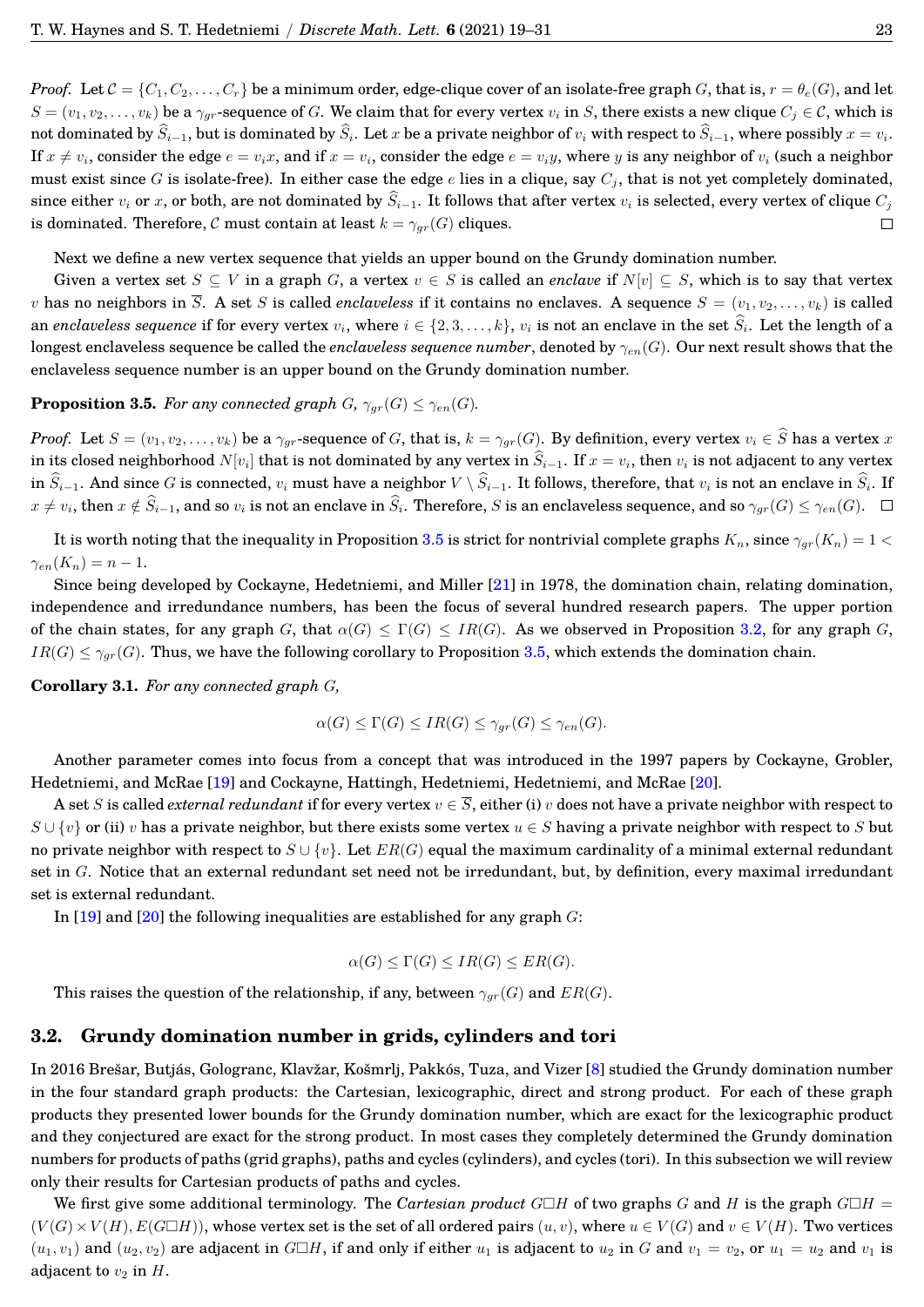A *grid graph* is a Cartesian product of two paths, denoted by  $G_{m,n} = P_m \Box P_n$ ; a *cylinder* is a Cartesian product  $P_m \Box C_n$ of a path and a cycle or  $C_m \Box P_n$  of a cycle and a path; and a *torus* is a Cartesian product  $C_m \Box C_n$  of two cycles.

A lower bound on the Grundy domination number of the Cartesian product of general graphs is given in [\[8\]](#page-14-6).

**Theorem 3.1** (Brešar et al. [[8\]](#page-14-6)). For any two graphs  $G$  and  $H$ ,

 $\gamma_{gr}(G \Box H) \geq max\{\gamma_{gr}(G)|V(H)|, \gamma_{gr}(H)|V(G)|\}.$ 

<span id="page-7-2"></span>**Theorem 3.2** (Bresar et al. [[8\]](#page-14-6)). *For any paths*  $P_m$  *and*  $P_n$ *, and any cycles*  $C_m$  *and*  $C_n$ *,* 

 $(i)$   $\gamma_{gr}(P_m \Box P_n) = m(n-1)$ *, for*  $2 \leq m \leq n$ *;*  $(iii)$   $\gamma_{ar}(P_m \Box C_n) = max\{n(m-1), m(n-2)\}\$ , for  $2 \leq m$  and  $3 \leq n$ ; *(iii)*  $\gamma_{qr}(C_m \Box C_n) = m(n-2)$ , for  $3 \le m \le n$  and  $(m, n) \ne (2t + 1, 2t + 1)$  for some  $1 \le t$ ;  $(iv)$   $\gamma_{gr}(C_m \Box C_n) = m(m-2) + 1$ , for m odd.

For (i) grid graphs  $P_m \Box P_n$ , having n columns of height m, for  $m \leq n$ , and vertices  $V(P_m) = \{u_1, u_2, \ldots, u_m\}$  and  $V(P_n) = \{v_1, v_2, \ldots, v_n\}$ , a maximum length dominating sequence S is obtained by listing the vertices, column-by-column, that is, listing all vertices in the first column, then all vertices in the second column, and continuing until listing all vertices in the  $(n-1)^{st}$  column. Specifically,

$$
S = ((u_1, v_1), \ldots, (u_m, v_1), (u_1, v_2), \ldots, (u_m, v_2), \ldots, (u_1, v_{n-1}), \ldots, (u_m, v_{n-1}))
$$

is a  $\gamma_{qr}$ -sequence of  $P_m \Box P_n$ .

For a torus (iii), the same listing of vertices is optimal, except that only vertices in the first  $n - 2$  columns are listed, since the vertices in the first column dominate all vertices in the  $n^{th}$  column.

#### <span id="page-7-0"></span>**4. Grundy total domination number**

Brešar, Henning, and Rall [[12\]](#page-14-2) proved an upper bound for the Grundy total domination number in terms of the order and minimum degree of a graph  $G$ , and a lower bound in terms of the order and maximum degree.

<span id="page-7-1"></span>**Theorem 4.1** (Brešar et al. [[12\]](#page-14-2)). *For a graph* G with order n, minimum degree  $\delta = \delta(G)$ , and maximum degree  $\Delta = \Delta(G)$ *,* 

$$
\frac{n}{\Delta} \le \gamma_{gr}^t(G) \le n - \delta + 1.
$$

The authors showed that  $\gamma^t_{gr}(G)=\frac{n}{\Delta}$  if and only if  $G$  is the complete bipartite graph  $K_{\Delta,\Delta}$ , and they left characterizing the graphs obtaining the upper bound of Theorem [4.1](#page-7-1) as an open problem.

The Grundy total domination numbers of paths  $P_n$  and cycles  $C_n$  were also determined in [\[12\]](#page-14-2).

**Proposition 4.1** (Brešar et al. [[12\]](#page-14-2)). *For paths*  $P_n$ ,

$$
\gamma_{gr}^t(P_n)=\left\{\begin{array}{cc}n & \text{if }n\geq 2\text{ even,}\\ n-1 & \text{if }n\geq 3\text{ odd.}\end{array}\right.
$$

**Proposition 4.2** (Brešar et al. [[12\]](#page-14-2)). *For cycles*  $C_n$ ,

$$
\gamma_{gr}^t(C_n) = \begin{cases} n-2 & \text{if } n \ge 4 \text{ even,} \\ n-1 & \text{if } n \ge 3 \text{ odd.} \end{cases}
$$

For example, to see that a path  $P_n = v_1, v_2, \ldots, v_n$  of even order  $n$  has  $\gamma_{gr}^t(P_n) = n$ , consider the total dominating sequence  $(v_1, v_3, \ldots, v_{n-1}, v_n, v_{n-2}, \ldots, v_2)$ .

As observed in [\[12\]](#page-14-2),  $2 \leq \gamma_t(G) \leq \Gamma_t(G) \leq \gamma_{gr}^t(G) \leq n$ .

Brešar et al. characterized the graphs  $G$  having  $\gamma_{gr}^t(G)=2$  as follows.

**Theorem 4.2** (Brešar et al. [[12\]](#page-14-2)). *A graph G has*  $\gamma^t_{gr}(G)=2$  *if and only if G is a complete multipartite graph.* 

*Proof.* It is straightforward to show that a complete multipartite graph has  $\gamma_{gr}^t(G) = 2.$ 

For the converse, assume that  $G$  is a graph with  $\gamma^t_{gr}(G)=2.$  We first note that for any pair of nonadjacent vertices  $x$ and y,  $N(x) = N(y)$ , for otherwise  $(x, y)$  or  $(y, x)$  is an open neighborhood sequence that is not a total dominating sequence, implying that  $\gamma^t_{gr}(G)>2$ , a contradiction. Similarly, for any two adjacent vertices  $x$  and  $y$  of  $G$ , the sequence  $(x,y)$  is an open neighborhood sequence, so it must be a total dominating sequence.

Thus, if I is a maximal independent set in G, then every vertex in I has the same open neighborhood. We claim that  $N(x) = V \setminus I$  for all  $x \in I$ . Let  $x \in I$  and suppose that there is a vertex  $y \in V \setminus I$  that is not adjacent to x. Then y must be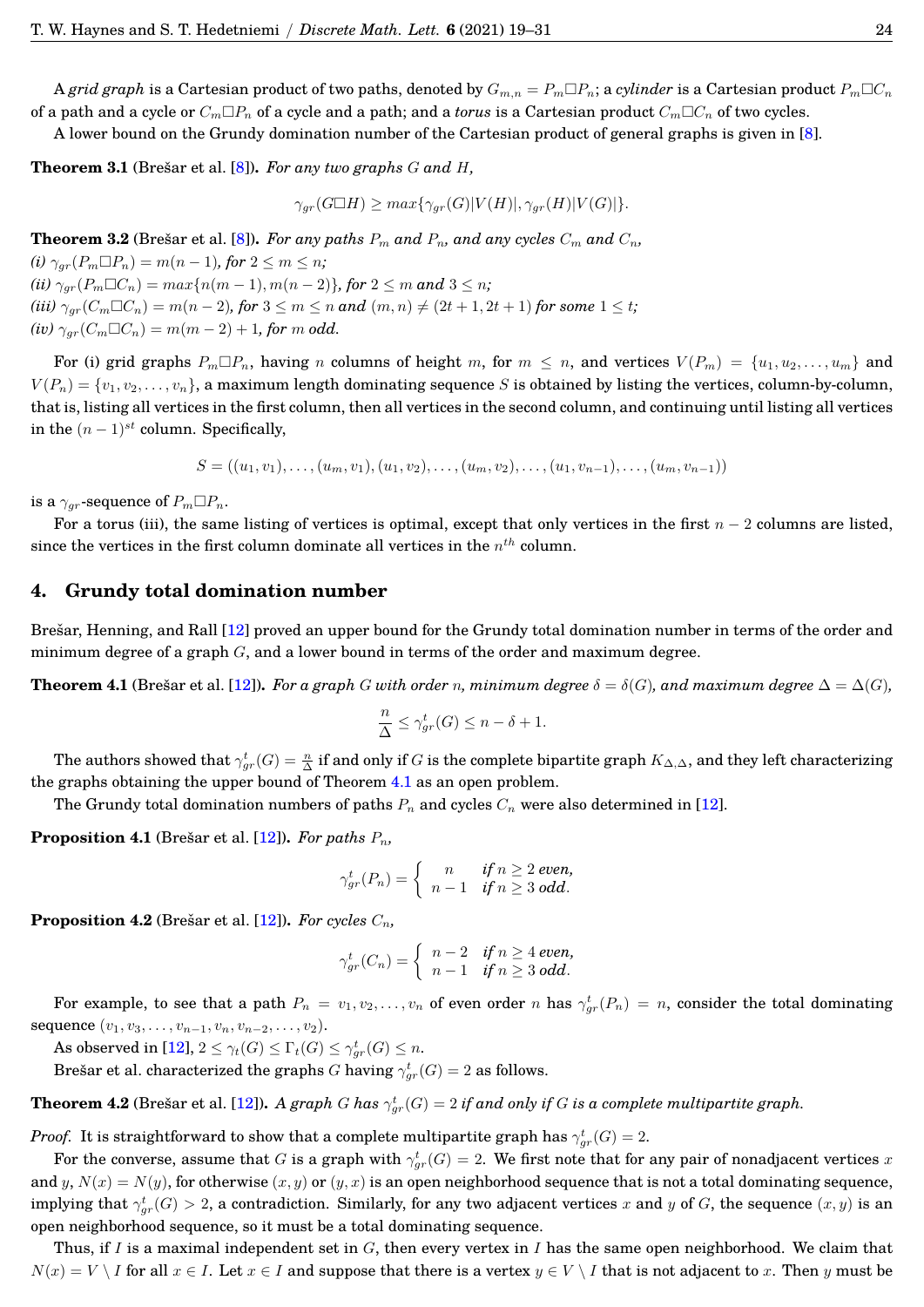adjacent to some vertex  $w \in I$  for otherwise I is not a maximal independent set. But then x and w are nonadjacent vertices with  $N(x) \neq N(w)$ , a contradiction. Therefore,  $N(x) = V \setminus I$  for all  $x \in I$ . Since I was an arbitrarily chosen maximal independent set, it follows that  $G$  can be partitioned into maximal independent sets, each of which is adjacent to all other vertices not in that set. This implies that  $G$  is a complete multipartite graph.  $\Box$ 

It is shown in  $[14]$  that there are no graphs G with Grundy total domination number equal to 3.

**Theorem 4.3** (Brešar et al. [[14\]](#page-14-10)). *There exists no graph G such that*  $\gamma_{gr}^t(G) = 3$ .

On the other hand, they showed that every positive integer except 1 and 3 can be realized as a Grundy total domination number. Let  $N$  denote the set of positive integers.

**Theorem 4.4** (Brešar et al. [[14\]](#page-14-10)). *For every*  $k \in \mathbb{N} \setminus \{1,3\}$ , there exists a graph  $G_k$  such that  $\gamma_{gr}^t(G) = k$ .

*Proof.* Let  $G_k$  be the *prism*  $K_k \square K_2$ , and denote the vertices of one k-clique by  $a_1, a_2, \ldots, a_k$  and of the other by  $b_1, b_2, \ldots, b_k$ , where  $a_i b_i \in E(G_k)$ . Note that  $G_2 = K_2 \Box K_2$  is the cycle  $C_4$ , and so  $\gamma_{gr}^t(G_2) = 2$ .

Next consider  $G_k$  for  $k\geq 4$ . The sequence  $(a_1,a_2,\ldots,a_k)$  is a total dominating sequence of  $G_k$ . Thus,  $\gamma^t_{gr}(G_k)\geq k$ . Since every subset of  $k$  vertices is a total dominating set of  $G_k$ , it follows that  $\gamma^t_{gr}(G_k)\leq k,$  and so  $\gamma^t_{gr}(G_k)=k.$ П

Brešar et al. [[14\]](#page-14-10) also presented a family of graphs  $G_k$  having the minimum possible order and size among all graphs with Grundy total domination number equal to k. If k is even, then  $G_k$  is the path  $P_k$ . Let  $k \geq 5$  be odd. For  $n = 5$ , the graph  $G_5$  of order 6 obtained from two disjoint triangles by adding an edge between one vertex in each triangle has the minimum number of vertices and edges. For  $k = 5 + 2j$ , let  $G_k$  be the graph obtained from  $G_5$  by attaching a path  $P_{2j}$  to a vertex of  $G_5$  with degree 2. The graph  $G_9$  is shown in Figure [1](#page-8-0) for example.



<span id="page-8-0"></span>Figure 1: The graph  $G_9$ .

Let M be a matching of G and let  $V(M)$  denote the set of vertices incident to the edges of M. If  $V(M) = V(G)$ , then M is called a *perfect matching*. A vertex of  $V(M)$  is called *strong* if it has degree 1 in the induced subgraph  $G[V(M)]$ . A matching M in G is a *strong matching* (also called an *induced matching* in the literature) if every vertex in  $V(M)$  is strong. The number of edges in a maximum matching of G is the *matching number*, denoted by  $\alpha'(G)$ , and the number of edges in a maximum induced matching of  $G$  is the *strong matching number*, denoted by  $\alpha_s'(G)$ . A matching  $M$  is called *semistrong* if every edge in  $M$  is incident to a strong vertex. The number of edges in a maximum semistrong matching of  $G$  is the  $semistrong\ matching\ number\ \alpha_{ss}'(G).$  Recall that the vertex cover number  $\beta(G)$  is the minimum number of vertices of  $G$ necessary to cover all the edges of G.

A lower bound on the Grundy total domination number based on the semistrong matching number is given in [\[12\]](#page-14-2), while an upper bound in terms of the vertex cover number  $\beta(G)$  is given in [\[14\]](#page-14-10). We state these bounds:

**Theorem 4.5.** For any graph G without isolated vertices,  $2\alpha'_{ss}(G) \leq \gamma^t_{gr}(G) \leq 2\beta(G)$ .

**Corollary 4.1.** *For every bipartite graph* G *without isolated vertices,*

$$
2\alpha'_{ss}(G) \le \gamma^t_{gr}(G) \le 2\alpha'(G).
$$

Brešar et al. [[12\]](#page-14-2) characterized the trees having Grundy total domination number equal to their order.

**Theorem 4.6** (Brešar et al. [[12\]](#page-14-2)). If  $T$  is a tree of order n, then  $\gamma_{gr}^t(T)=n$  if and only if  $T$  has a perfect matching.

To present the next result, we define a family of trees. A vertex that is adjacent to a leaf is called a *support vertex*, and a *strong support vertex* is adjacent to two or more leaves. Let  $\mathcal T$  be the family of trees  $T$  that contain a path  $P_2$  and are closed under the operation  $\mathcal{O}_1$ , which extends a tree  $T'$  by adding a path  $v_1,v_2,v_3$  and the edge  $vv_1$  to a support vertex  $v$  in the tree T'. Note that every tree  $T \in \mathcal{T}$  has order n congruent to 2 modulo 3. The two smallest trees in the family  $\mathcal{T}$  are the path  $P_2$  and the path  $P_5$ . Note also that the path  $P_5$  is obtained from the path  $P_2$  by applying operation  $\mathcal{O}_1$  once (for the path  $P_2$  $P_2$ , we consider one vertex to be a support vertex). See Figure 2 for the tree obtained by applying operation  $\mathcal{O}_1$  to the path  $P_5$ .

**Theorem 4.7** (Brešar et al. [[12\]](#page-14-2)). *If T is a nontrivial tree of order n with no strong support vertex, then*  $\gamma^t_{gr}(T)\geq \frac{2}{3}(n+1)$ *, with equality if and only if*  $T \in \mathcal{T}$ *.*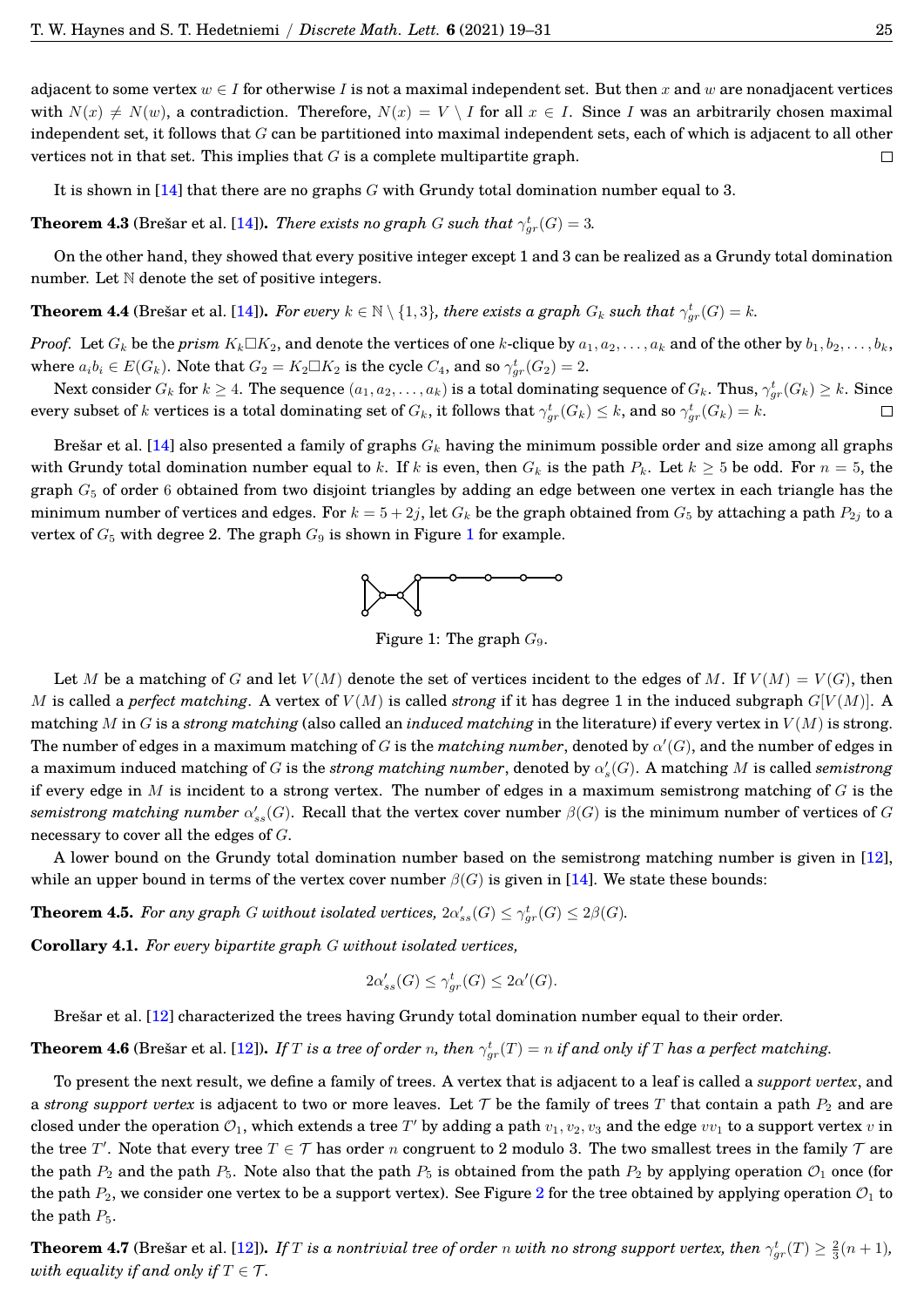

<span id="page-9-1"></span>Figure 2:  $\mathcal{O}_1$  applied to  $P_5$ .

A lower bound on the Grundy total domination number of connected r-regular graphs different from the complete bipartite graph  $K_{r,r}$  is given in [\[12\]](#page-14-2).

**Theorem 4.8** (Brešar et al. [[12\]](#page-14-2)). For  $r \geq 3$ , if G is a connected r-regular graph of order n different from  $K_{r,r}$ , then

$$
\gamma_{gr}^t(G)\geq\left\{\begin{array}{cc}\frac{n+\lceil\frac{r}{2}\rceil-2}{r-1} & \textit{if $G$ is not bipartite,}\\\frac{n+2\lceil\frac{r}{2}\rceil-4}{r-1} & \textit{if $G$ is bipartite.}\end{array}\right.
$$

**Corollary 4.2.** *If* G is a connected cubic graph of order n different from  $K_{3,3}$ , then  $\gamma_{gr}^t(G) \geq \frac{1}{2}n$ .

Bresar et al.  $[12]$  $[12]$  proved that the decision problem associated with the Grundy total domination number is NP-complete, even when restricted to bipartite graphs. Brešar et al.  $[14]$  $[14]$  showed that this is also true when restricted to split graphs. On the other hand, the authors of [\[14\]](#page-14-10) gave a linear time algorithm for determining the Grundy total domination number of any isolate-free forest and a similar algorithm for bipartite distance-hereditary graphs. They also presented a framework for obtaining polynomial algorithms to solve this problem in other classes of graphs.

In conclusion, we note that Bresar et al.  $[12]$  $[12]$  showed that twice the Grundy domination number is an upper bound on the Grundy total domination number.

#### <span id="page-9-0"></span>**5. Towards a theory of vertex sequences in graphs**

Motivated by the neighborhood (dominating) vertex sequences in the previous sections, let us consider vertex sequences in a more general setting. In the process, we will propose several new types of vertex sequences for further study, along with some preliminary results for them.

The vertex sequences  $S = (v_1, v_2, \ldots, v_k)$  presented so far are all defined in terms of a requirement placed on the next vertex  $v_i$  in the sequence with regard to either (i) the set  $\hat{S}_{i-1}$  of previous vertices in the sequence, or (ii) the set of vertices not in  $\widehat{S}_{i-1}$ .

The definitions of a walk, trail, path and cycle are well known in graph theory, and all of these are examples of vertex sequences in which a very simple requirement is placed on the next vertex  $v_i$  in the sequence, namely that the next vertex must be adjacent to the immediately preceding vertex.

A *walk* w in a graph G from a vertex u to a vertex v is a finite, alternating sequence of vertices and edges,  $W =$  $u, e_1, u_1, e_2, u_2, \ldots, e_k, v$ , starting with the vertex u and ending with the vertex v, in which each edge  $e_i = u_{i-1}u_i$  of the sequence joins the vertex that precedes it in the sequence to the vertex that follows it in the sequence.

Equivalently, we can say that a *walk* is a vertex sequence  $W = (v_1, v_2, \ldots, v_k)$ , in which every vertex  $v_i$  must be adjacent to the vertex  $v_{i-1}$  preceding it in the sequence. Notice that in the definition of a walk, both vertices and edges may be repeated.

A *trail* is a walk having no repeated edges, or equivalently, a vertex sequence in which every vertex  $v_i$  is adjacent to the vertex  $v_{i-1}$  preceding it in the sequence, and  $v_i$  does not appear consecutively with  $v_{i-1}$  anywhere else in the sequence.

A *path* is a walk having no repeated vertices, that is, a vertex sequence in which every vertex  $v_i$  is adjacent to the vertex  $v_{i-1}$  preceding it in the sequence, and in which no vertex appears more than once.

A *cycle* is a walk  $W = (v_1, v_2, \dots, v_k)$  in which  $v_1 = v_k$  and no other vertices are repeated.

Vertex sequences appear in many places in graph theory, such as the following. For any graph G:

1. the *Hamiltonian completion number* equals the minimum length of a walk containing all vertices of G.

- 2. an *Eulerian walk* is a walk of minimum length containing all edges of G.
- 3. the *trail number* equals maximum length of a trail in G.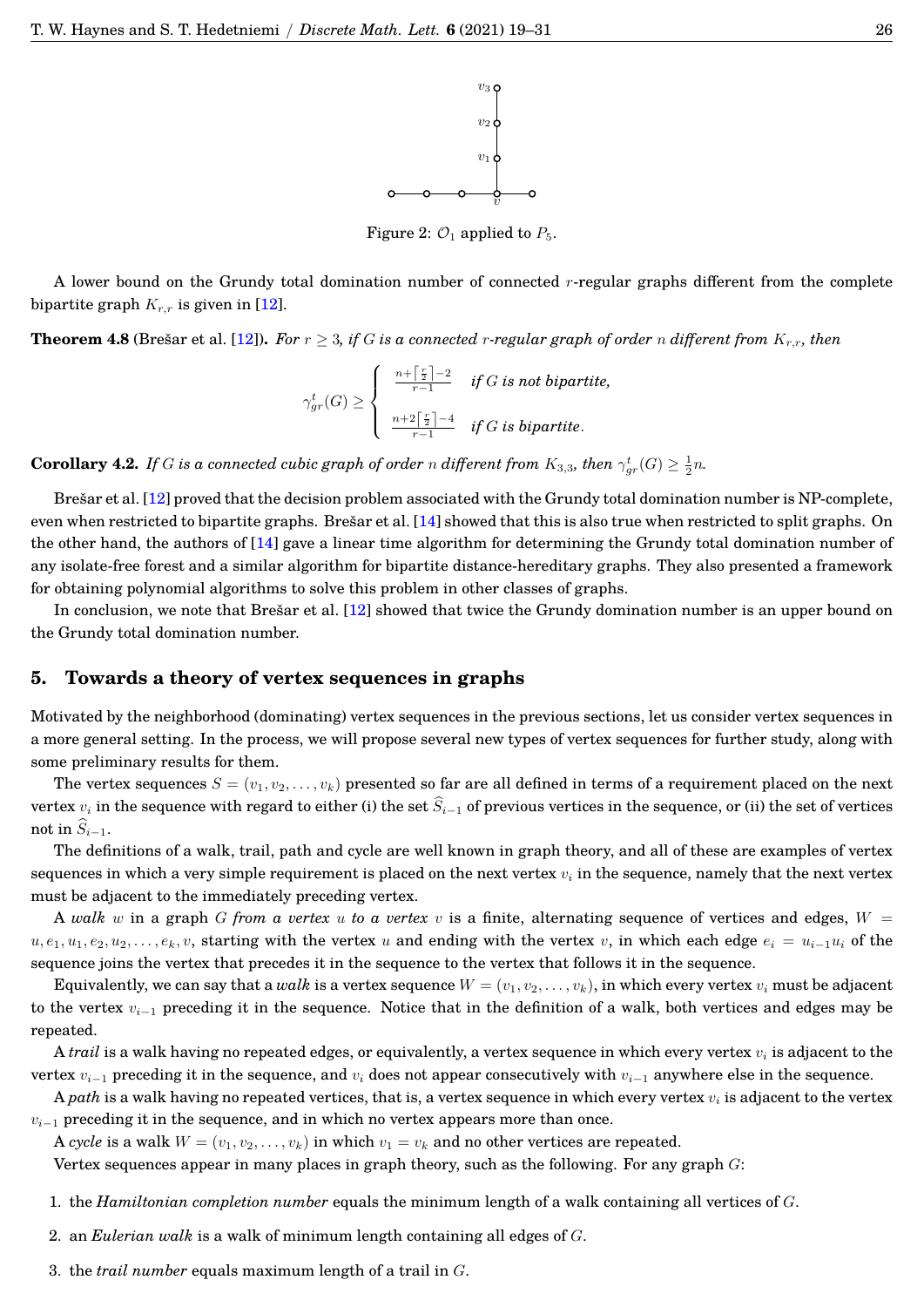- 4. the *detour number* equals the maximum length of a path in G.
- 5. the *diameter* equals maximum length of an induced path in G.
- 6. the *circumference* equals the maximum length of a cycle in G.
- 7. the *induced circumference* equals the maximum length of an induced cycle in G.
- 8. the *girth* equals the minimum length of a cycle in G.

Motivated by these well known vertex sequences and the neighborhood (dominating) vertex sequences, we propose the following types of vertex sequences for further study.

## **5.1. Double dominating sequences**

Recall that a vertex v dominates all vertices in its closed neighborhood N[v]. A vertex set D is a *double dominating set* of G if every vertex in V is dominated by at least two vertices in D, that is,  $|N[v] \cap D| \geq 2$  for every  $v \in V$ . Note that double domination is only defined for graphs having no isolated vertices.

Let  $S = (v_1, v_2, \ldots, v_k)$  be a sequence of vertices in a graph G without isolated vertices such that every vertex  $v_i \in S$ dominates at least one vertex x in  $V \setminus \widehat{S}_{i-1}$  that is dominated at most once by vertices in  $\widehat{S}_{i-1}$ . This means that  $|N[x] \cap \widehat{S}_{i-1}| \leq$ 1. Once again, it is possible that  $x = v_i$  if  $|N(v_i) \cap \hat{S}_{i-1}| \leq 1$ . Such a sequence S of maximal length is called a *double dominating sequence* since  $\widehat{S}$  is a double dominating set of G. The maximum length of a double dominating sequence is called the *Grundy double domination number*, denoted by  $\gamma_{2qr}(G)$ . A double dominating sequence of length  $\gamma_{2qr}(G)$  is called a γ2gr*-sequence*.

In order to illustrate this straightforward generalization of dominating sequences, consider the cycle  $C_6$ , with vertices labeled in order  $v_1, v_2, v_3, v_4, v_5, v_6$ . The vertex sequence  $(v_1, v_2, v_3, v_4)$  can be seen to be a maximum length dominating sequence and  $\gamma_{qr}(C_6) = 4$ , while the sequence  $(v_1, v_2, v_3, v_4, v_5)$  is a  $\gamma_{2qr}$ -sequence and  $\gamma_{2qr}(C_6) = 5$ . Note that in general, for any graph  $G$ ,  $\gamma_{gr}(G) \leq \gamma_{2gr}(G)$ .

We observe that for any nontrivial path  $P_n$ ,

$$
\gamma_{gr}(P_n) = n - 1 < \gamma_{2gr}(P_n) = n,
$$

and for any cycle  $C_n$ ,

$$
\gamma_{gr}(C_n) = n - 2 < \gamma_{2gr}(C_n) = n - 1.
$$

Let G be a graph with order n and minimum degree  $\delta(G) \geq 2$ . Since for any sequence S of  $n-1$  vertices of G that omits a vertex, say x,  $\widehat{S}$  double dominates x, we make the following observation.

<span id="page-10-0"></span>**Observation 5.1.** *For any graph* G *with order* n and  $\delta(G) \geq 2$ ,  $\gamma_{2ar}(G) \leq n - 1$ *.* 

For an example of graphs having Grundy double domination number one less than their order, we consider grid graphs. Recall Theorem  $3.2$ , by Brešar et al.  $[8]$  $[8]$ :

For any paths  $P_m$  and  $P_n$ ,  $\gamma_{gr}(P_m \Box P_n) = m(n-1)$ , for  $2 \leq m \leq n$ . The corresponding result for double dominating sequences is the following.

**Theorem 5.1.** *For any paths*  $P_m$  *and*  $P_n$ ,  $\gamma_{2gr}(P_m \Box P_n) = mn - 1$ *, for*  $2 \le m \le n$ *.* 

*Proof.* For grid graphs  $P_m \Box P_n$ , having n columns of height m, for  $2 \le m \le n$ , and vertices  $V(P_m) = \{u_1, u_2, \ldots, u_m\}$  and  $V(P_n) = \{v_1, v_2, \ldots, v_n\}$ , the sequence obtained by simply listing the vertices, column-by-column, that is, listing all vertices in the first column, then all vertices in the second column, and continuing until listing all vertices in the  $n^{th}$  column except for the last vertex  $(u_m, v_n)$  (which will have been dominated twice):

$$
S = ((u_1, v_1), \ldots, (u_m, v_1), (u_1, v_2), \ldots, (u_m, v_2), \ldots, (u_1, v_n), \ldots, (u_{m-1}, v_n))
$$

is a double dominating sequence of length  $mn - 1$ . Since  $P_m \Box P_n$  has order  $mn$ , it follows from Observation [5.1](#page-10-0) that  $\gamma_{2qr}(P_m \Box P_n) = mn - 1.$  $\Box$ 

On the other hand, trees have Grundy double domination number equal to their order.

**Theorem 5.2.** *For any tree T of order*  $n \geq 2$ ,  $\gamma_{2gr}(T) = n$ *.*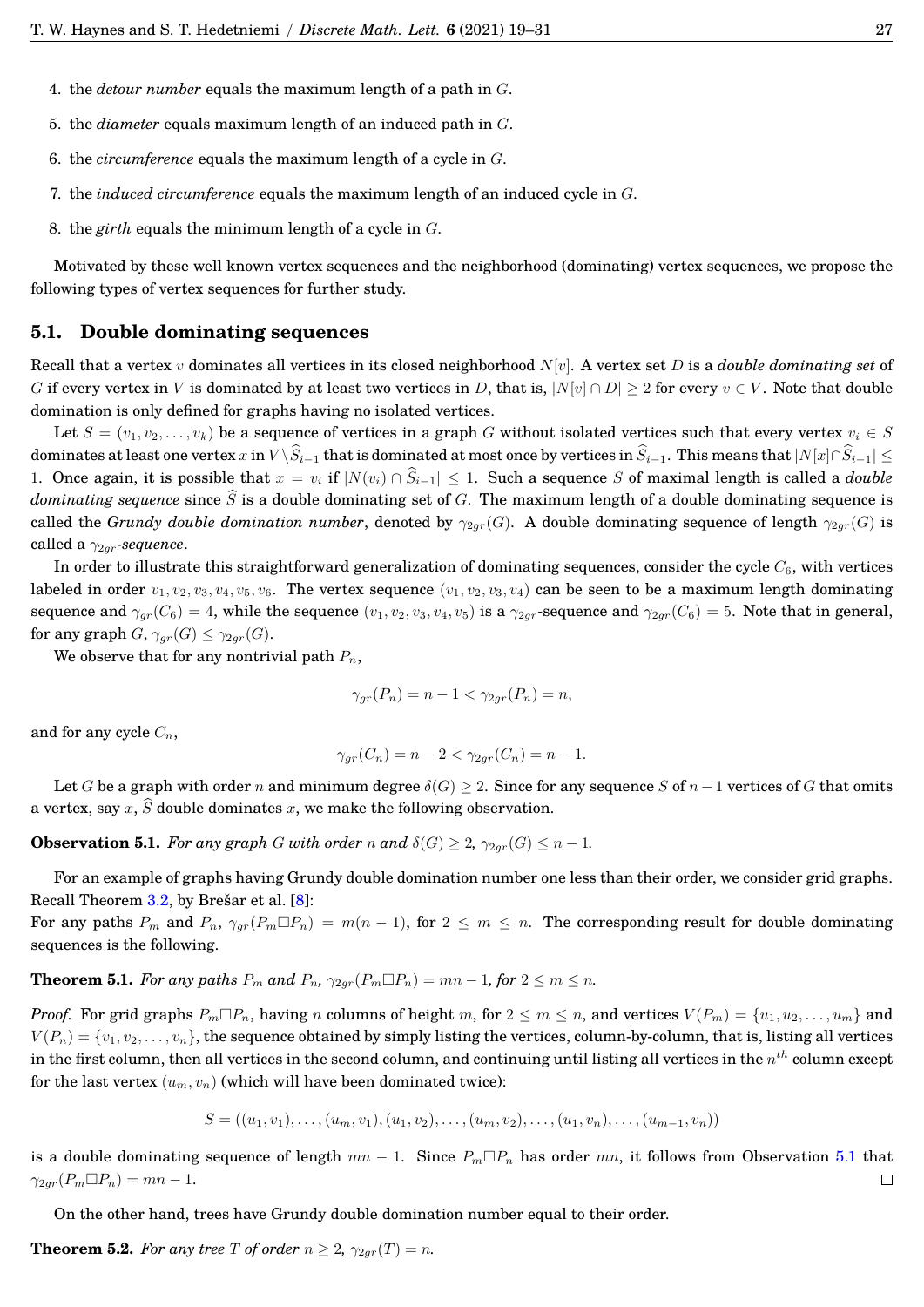*Proof.* Let T be a tree with vertices  $V = \{v_1, v_2, \ldots, v_n\}$ , listed in *breadth-first order*, as follows. Assume that T is rooted at vertex  $v_1$ . Let  $D_i = \{v_i | d(v_i, v_1) = i\}$  be the set of vertices at distance i from the root  $v_1$ . Let the maximum distance from  $v_1$  to a vertex in T be k, and consider the sequence of sets  $D_1, D_2, \ldots, D_k$ . Form a sequence of vertices in V by listing  $v_1$ first, followed by all vertices, in any order, in set  $D_1$  (the children of vertex  $v_1$ ), then by all the vertices in  $D_2$ , etc., until all vertices have been listed, and we have the sequence  $S = (v_1, v_2, \ldots, v_n)$ . Consider any vertex  $v_i$  for  $i \geq 2$  in this sequence. It has been dominated exactly once, by its *parent* in  $\hat{S}_{i-1}$ . Thus, it qualifies to be listed next after the sequence  $v_1, v_2, \ldots, v_{i-1}$  according to the sequence definition. Hence, *S* is a double dominating sequen according to the sequence definition. Hence, S is a double dominating sequence, and so  $\gamma_{2ar}(T) = n$ .

Let  $G - x$  denote the graph formed by removing the vertex x and its incident edges from a graph G.

**Proposition 5.1.** *If* G *is a connected graph of order*  $n \geq 3$  *with a vertex* x of degree 1, then  $\gamma_{2qr}(G) \geq \gamma_{2qr}(G-x) + 1$ .

*Proof.* Let G be a connected graph of order  $n \geq 3$  and let x be a vertex of G with degree 1. Note that  $G - x$  is connected and has minimum degree at least 1. Let  $S_x$  be a  $\gamma_{2gr}$ -sequence of  $G - x$ . Now  $\widehat{S}_x$  dominates x at most once, so adding x to the end of  $S_x$  is allowed when building a double dominating sequence of G. Thus,  $\gamma_{2ar}($ the end of  $S_x$  is allowed when building a double dominating sequence of G. Thus,  $\gamma_{2gr}(G) \geq \gamma_{2gr}(G-x) + 1$ .

We note that double dominating sequences can be generalized to  $k$ -tuple dominating sequences by requiring that for each vertex  $v_i$  in the sequence  $S = (v_1, v_2, \dots, v_s)$ , there exists a vertex  $x \in N[v_i]$  such that  $|N[x] \cap S_{i-1}| \leq k-1$ .

## **5.2. Connected dominating sequences**

A dominating set D is a *connected dominating set* of a graph G if the induced subgraph G[D] is connected. The *connected domination number*  $\gamma_c(G)$  equals the minimum cardinality of a connected dominating set of G.

Let  $S = (v_1, v_2, \ldots, v_k)$  be a sequence of vertices in a connected graph G such that for  $2 \le i \le k$ , every vertex  $v_i$  in S is adjacent to at least one vertex in  $\hat{S}_{i-1}$  and dominates at least one previously undominated vertex. In other words, S is a closed neighborhood sequence with the added restriction that every  $v_i$ , for  $2\leq i\leq k$ , has a neighbor in  $S_{i-1}.$  Such a sequence S of maximal length is called a *connected dominating sequence* since  $\hat{S}$  is a connected dominating set of G. The maximum length of a connected dominating sequence is called the *Grundy connected domination number* and is denoted by  $\gamma^c_{gr}(G)$ .

We first show that the minimum length of a connected dominating sequence of a graph  $G$  equals the connected domination number of G.

**Theorem 5.3.** *For any connected graph* G*, the minimum length of a connected dominating sequence of* G *equals its connected domination number*  $\gamma_c(G)$ *.* 

*Proof.* Let  $S = (v_1, v_2, \ldots, v_k)$  be a connected dominating sequence of minimum length. Since by definition  $\widehat{S}$  is a connected dominating set of G, we have  $\gamma_c(G) \leq |\widehat{S}| = k$ .

Recall that by definition a connected dominating sequence has maximal length. Hence, to show that  $k = \gamma_c(G)$ , it suffices to show that there exists a connected dominating sequence of G having length  $\gamma_c(G)$ . Let D be a minimum connected dominating set of G, that is,  $|D| = \gamma_c(G)$ . Then  $G[D]$  is connected. Consider a spanning tree T of  $G[D]$ .

Assume that T is rooted at vertex  $v_1$ . Let  $D_i = \{v_j | d_T(v_j, v_1) = i\}$  be the set of vertices at distance i in T from the root  $v_1$ . Let the maximum distance from  $v_1$  to a vertex in T be k, and consider the sequence of sets  $D_1, D_2, \ldots, D_k$ . Form a sequence of vertices in V by listing  $v_1$  first, followed by all vertices, in any order, in set  $D_1$  (the children of vertex  $v_1$ ), then by all vertices in  $D_2$ , etc., until all vertices have been listed, and we have the sequence  $S=(v_1,v_2,\ldots,v_{\gamma_c}).$  For  $i\geq 2,$  the vertex  $v_i$  has a neighbor, namely its parent in  $T$ , in the set  $S_{i-1}.$  If there exists a vertex  $x \in N[v_i]$  that is not dominated by  $\widehat{S}_{i-1}$  in G, then  $v_i$  qualifies to be listed next after the sequence  $v_1, v_2, \ldots, v_{i-1}$  according to the sequence definition. If this holds for all  $v_i$ , then we have the desired result.

Suppose, to the contrary, that there exists a vertex  $v_i$  such that  $N[v_i]$  is dominated by  $S_{i-1}$  in  $G$ . Then either  $v_i$  has no children in T, that is,  $v_i$  is a leaf in T, or every child of  $v_i$  has a neighbor in  $\hat{S}_{i-1}$  in  $G[D]$ . In either case, the induced subgraph  $G[D \setminus \{v_i\}]$  is connected, implying that  $D \setminus \{v_i\}$  is a connected dominating set of G with cardinality less than  $\gamma_c(G)$ , a contradiction. Hence, S is a connected dominating sequence of length  $\gamma_c(G)$ , as desired.  $\Box$ 

Using an identical argument to the proof of Proposition [3.1,](#page-5-2) we can show the following.

<span id="page-11-0"></span>**Proposition 5.2.** *For any connected graph* G *of order* n *and minimum degree*  $\delta(G)$ *,*  $\gamma_{gr}^c(G) \leq n - \delta(G)$ *.* 

**Corollary 5.1.** For any connected graph G of order  $n \geq 2$ ,  $\gamma_{gr}^c(G) \leq n-1$ .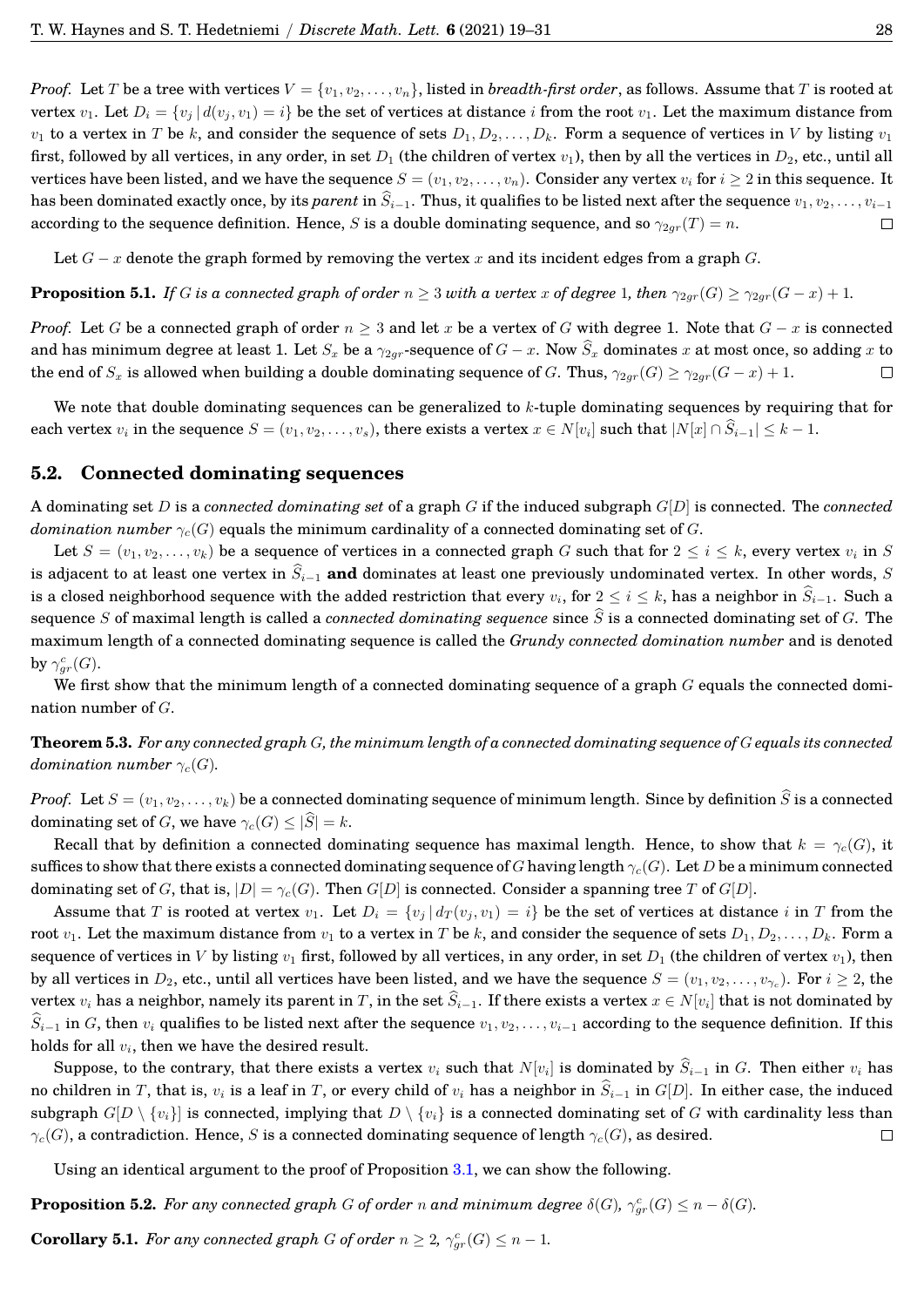Similarly, an identical proof to the one given for Proposition  $3.3$  shows that the diameter of a connected graph  $G$  is a lower bound on the Grundy connected domination number.

<span id="page-12-0"></span>**Proposition 5.3.** *For any nontrivial connected graph* G*,*

$$
diam(G) \leq \gamma_{gr}^{c}(G).
$$

As a corollary to Propositions [5.2](#page-11-0) and [5.3,](#page-12-0) we have the following.

**Corollary 5.2.** For paths  $P_n$  with order  $n \geq 2$ ,  $\gamma_{gr}^c(P_n) = n - 1$ .

#### **5.3. Vertex cover sequences**

A set X of vertices of G is a *vertex cover* if every edge in G is incident to at least one vertex of X. The *vertex cover number*  $\beta(G)$  equals the minimum cardinality of a vertex cover of G.

Let  $S = (v_1, v_2, \ldots, v_k)$  be a sequence of vertices in a graph G such that for  $2 \le i \le k$ , every vertex  $v_i$  in S is incident to at least one *uncovered* edge  $v_iw$ , that is, such that  $w \notin \widehat{S}_{i-1}$ . Such a sequence S of maximal length is called a *vertex cover sequence* since  $\hat{S}$  is a vertex cover of G. The maximum length of a vertex cover sequence is called the *Grundy vertex cover number*, denoted by  $\beta_{gr}(G)$ .

The following result is immediate.

**Proposition 5.4.** *For any graph* G, the minimum length of a vertex cover sequence equals the vertex cover number  $\beta(G)$ .

Define  $\beta^+(G)$  to equal the maximum cardinality of a minimal vertex cover. As an illustration of this, consider a path P<sub>3</sub> with vertices in order u, v, w. The set  $S = \{v\}$  is a minimum cardinality vertex cover of P<sub>3</sub>, that is,  $\beta(P_3) = 1$ . However, the set  $S' = \{u, w\}$  is a minimal vertex cover of maximum cardinality, that is,  $\beta^+(P_3) = 2$ .

<span id="page-12-1"></span>**Proposition 5.5.** *For any graph G of size*  $m = |E|$ ,  $\beta^+(G) \leq \beta_{gr}(G) \leq m$ *.* 

*Proof.* Let  $S = \{v_1, v_2, \ldots, v_k\}$  be a minimal vertex cover of maximum cardinality, where  $k = \beta^+(G)$ . Since S is a minimal vertex cover, every vertex in  $S$  covers at least one edge that no other vertex in  $S$  covers. Thus, the sequence  $S'=(v_1,v_2,\ldots,v_k)$  is a vertex cover sequence. Hence,  $k=\beta^+(G)\leq\beta_{gr}(G).$  Since every vertex  $v_i$  in a vertex cover sequence covers a previously uncovered edge, it is obvious that  $\beta_{qr}(G) \leq m$ .

A simple illustration of the Grundy vertex cover number is given by the complete graph, where  $\beta_{gr}(K_n) = n - 1$ , while  $m = \binom{n}{2}$ . Notice also that  $\beta_{gr}(P_n) = n - 1 = m$ .

We characterize the graphs attaining the upper bound of Proposition [5.5.](#page-12-1)

**Theorem 5.4.** *A connected graph* G with size  $m \geq 1$  has  $\beta_{gr}(G) = m$  if and only if G is a nontrivial tree.

*Proof.* Let T be a nontrivial tree rooted at a vertex  $v_1$ , with vertices  $V = \{v_1, v_2, \ldots, v_n\}$ , listed in *breadth-first order*, as follows. Let  $D_i = \{v_j | d(v_j, v_1) = i\}$  be the set of vertices at distance i from the root  $v_1$ . Let the maximum distance from  $v_1$  to a vertex in T be k, and consider the sequence of sets  $D_k, D_{k-1}, \ldots, D_1$ . Form a sequence of vertices in V by listing all vertices, in any order, in set  $D_k$ , followed by all vertices in  $D_{k-1}$ , etc., until all vertices in  $D_1$  have been listed, and we have a sequence  $S = (v_1, v_2, \ldots, v_{n-1})$  of  $n-1$  vertices of T, containing every vertex except the root vertex  $v_1$ . Since every vertex  $v_i$  is listed before its parent, say  $v_i$ , in the sequence, the edge  $v_i v_j$  is not covered by  $\hat{S}_{i-1}$ , so  $v_i$  qualifies to be listed next after the sequence  $v_{i-1}$ . Hence,  $\beta_{gr}(T) \geq |S| = n - 1$ . But since there are only  $n - 1$  edges in a tree T of order n, it follows that  $\beta_{gr}(T) = n - 1 = m$ .

Conversely, assume that G is connected graph with  $\beta_{qr}(G) = m \geq 1$ . Suppose that G is not a tree, that is, G has at least one cycle subgraph, say  $C_j$ . Let S be a vertex cover sequence of maximum length, that is,  $\beta_{gr}(G) = |\hat{S}| = m$ . Since  $\beta_{qr}(G) = m$ , there is a 1-to-1 correspondence between the vertices of  $\hat{S}$  and the edges of G such that each edge can be mapped to one of its endpoints in  $\hat{S}$ . In particular, there is a 1-to-1 mapping between the j edges on the cycle  $C_i$  the j vertices of  $C_j$ . Thus, every edge not on  $C_j$  is mapped to a vertex in  $\widehat{S}$  not on  $C_j$ . But no matter what order the vertices of  $C_j$  appear in S, after  $j-1$  vertices of  $C_j$  are in the sequence, all the edges of  $C_j$  are covered and the remaining cycle vertex does not qualify to be added to the sequence, a contradiction.  $\Box$ 

**Corollary 5.3.** *For any cycle*  $C_n$  *of order*  $n \geq 3$ ,  $\beta_{gr}(C_n) = n - 1$ *.*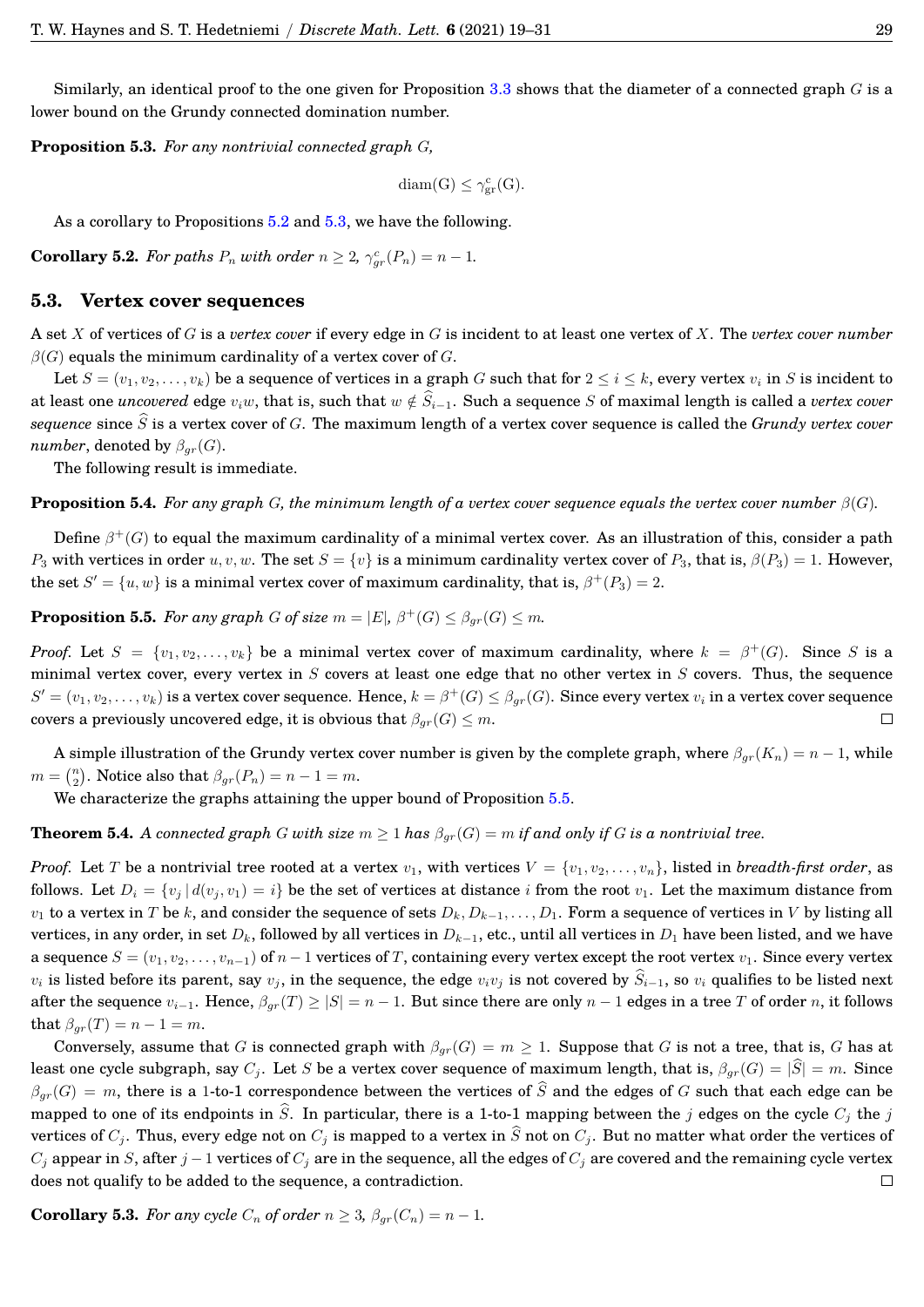#### **5.4.** 1**-Adjacent vertex sequences**

A sequence  $S = (v_1, v_2, \ldots, v_k)$  of vertices in a graph G is called a 1*-adjacent vertex sequence* if for every  $2 \le i \le k$ , vertex  $v_i$ in S is adjacent to exactly one vertex in  $\hat{S}_{i-1}$ . The maximum length of a 1-adjacent vertex sequence is called the *Grundy* 1-*adjacent vertex number* and is denoted by  $\text{gr}_{1a}(G)$ .

<span id="page-13-0"></span>**Proposition 5.6.** If  $S = (v_1, v_2, \ldots, v_k)$  is a maximal 1-adjacent vertex sequence in a graph G, then the induced subgraph  $G[\widehat{S}_k]$  must be a tree and, in fact, is a maximal induced subtree of G.

*Proof.* Let  $S = (v_1, v_2, \ldots, v_k)$  be a maximal 1-adjacent vertex sequence in a graph G. It follows from the definition of a 1-adjacent vertex sequence, and a simple induction on the length of the sequence, that the induced subgraph  $G[\widehat{S}]$  is a connected subgraph. It remains to show that this subgraph must be a tree  $T = G[\hat{S}]$ .

Assume not. Then let C be a cycle in  $G[\widehat{S}]$ . Of all the vertices on this cycle C, let  $v_i$  have the maximum index in S. Then  $v_j$  must be adjacent to at least two vertices on C and hence is adjacent to at least two vertices in  $\widehat{S}_{k-1}$  having smaller indices. This is a contradiction to the rule of adding  $v_i$  to the sequence S if and only if it is adjacent to exactly one vertex having smaller index.

It follows that  $T$  must be a maximal induced subtree, else there is a vertex not in  $T$  which is adjacent to exactly one vertex in  $T$ , which contradicts the assumption that  $S$  is a maximal 1-adjacent vertex sequence.  $\Box$ 

#### **Proposition 5.7.** For any graph  $G$ ,  $\text{gr}_{1a}(G)$  equals the maximum order of an induced subtree in  $G$ .

*Proof.* For any graph G, Proposition [5.6](#page-13-0) implies that  $\text{gr}_{1a}(G)$  is at most the maximum order of an induced subtree in G.

Let T be an induced subtree of a graph G having maximum order r. Let T be rooted at a vertex  $v_1$ , and let  $V =$  $\{v_1, v_2, \ldots, v_r\}$  be the r vertices of T, listed in *breadth-first order*, as before. Let the maximum distance in T from  $v_1$  to a vertex in T be k, that is, there exists at least one vertex  $x \in V(T)$  such that  $d_T(v_1, x) = k$ . Let  $D_i = \{v_i | d_T(v_i, v_1) = i\}$  be the set of vertices at distance i from the root  $v_1$  in T. Consider the sequence of sets  $D_1, D_2, \ldots, D_k$ . Form a sequence S of vertices in  $V(T)$  by listing  $v_1$  first, followed by all vertices, in any order, in set  $D_1$ , then by all vertices in  $D_2$ , etc., until all vertices in  $V(T)$  have been listed, and we have a sequence  $S = (v_1, v_2, \ldots, v_r)$  of the r vertices of T. Consider any vertex  $v_i$ in this sequence. Now  $v_i$  is adjacent to exactly one vertex in  $\widehat{S}_{i-1}$ , namely, its parent. Thus,  $v_i$  qualifies to be listed next after the sequence  $v_1, v_2, \ldots, v_{i-1}$ . Thus, S is a 1-adjacent vertex sequence, not only in T but in G. Hence,  $gr_{1a}(T) ≥ r$ .  $\Box$ 

This proposition is interesting because of the complement  $\overline{S}$  of S, in which every vertex must be adjacent to two or more vertices in  $S$  or no vertices in  $S$ .

#### **5.5. Acyclic vertex sequences**

A sequence  $S=(v_1,v_2,\ldots,v_k)$  of vertices in a graph  $G$  is called an  $acyclic$   $vertex$   $sequence$  if for every vertex  $v_i$ , the induced  ${\rm subgraph}\ G[S_i]$  is acyclic. The maximum length of an acyclic vertex sequence is called the  $Grundy$   $acyclic$   $number$  and is denoted by  $gr_{ac}(G)$ .

**Observation 5.2.** *For any graph* G*, the minimum length of a maximal acyclic vertex sequence equals the minimum order of a maximal induced forest in* G*.*

**Observation 5.3.** For any graph G,  $\text{gr}_{ac}(G)$  equals the maximum order of an induced forest in G.

#### **5.6. Other sequences**

We close with the following list which illustrates the wide variety of types of vertex sequences which can be defined and studied.

- 1. a *different distance sequence*  $S = (v_1, v_2, \ldots, v_k)$  is a vertex sequence having the property that for every  $v_i$ , no vertex in  $V \setminus S_i$  is equidistant to two vertices in  $S_i$ .
- 2. a *greedy* k-coloring sequence  $S = (v_1, v_2, \ldots, v_k)$  is a vertex sequence, each vertex  $v_i$  of which is properly k-colored in  $G[S_i]$  (no previous neighbor in the sequence is assigned the same color and at most  $k$  colors are assigned to the vertices in  $\widehat{S}_i$ ) and the color assigned to every vertex in  $\widehat{S}_i$  is the least color not assigned to any previous neighbor in  $S_i.$
- 3. a *cost effective sequence*  $S = (v_1, v_2, \ldots, v_k)$  is a vertex sequence having the property that for every  $v_i$ , every vertex  $v_j \in S_i$  has at least as many neighbors in  $V \setminus S_i$  as it has in  $S_i$ .